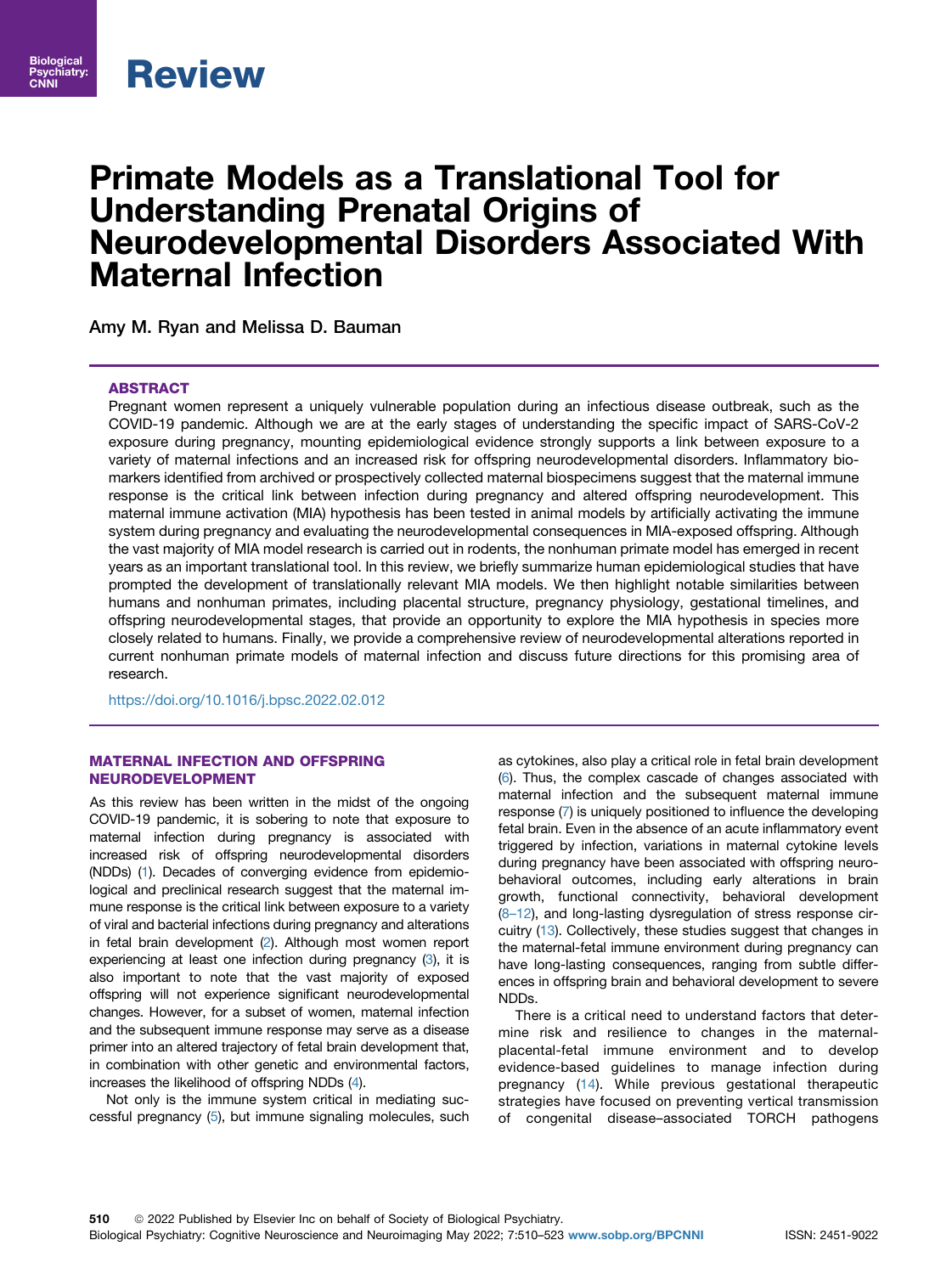(Toxoplasma gondii, other, rubella virus, cytomegalovirus, and herpes simplex virus) ([15\)](#page-10-10), new approaches are needed to address potential insults associated with the maternal immune response that is a common feature of many viral and bacterial infections. In this review, we first discuss epidemiological data linking maternal infection and offspring NDDs, with a focus on seroepidemiological approaches that provide mechanistic hypotheses that can be tested in preclinical models. We next describe the role of translationally relevant maternal immune activation (MIA) models and highlight relevant features of the nonhuman primate (NHP) that closely resemble human pregnancy and offspring neurodevelopment. We then provide a comprehensive summary of NHP MIA models and conclude by summarizing current knowledge gaps and future directions.

#### HUMAN MATERNAL IMMUNE RESPONSE

The majority of studies investigating prenatal origins of NDDs have focused on schizophrenia (SZ) and autism spectrum disorder (ASD) ([16\)](#page-10-11), though the association between maternal infection may extend to other NDDs ([1](#page-10-0)). Initial evidence linking maternal infection with SZ stemmed from the observation that birth during the winter and spring months was associated with an increased risk of SZ, possibly owing to seasonal viral exposures [reviewed in [\(17\)](#page-10-12)]. Subsequent studies using large birth cohorts reported increased risk of SZ in offspring born to women who experienced infections during pregnancy [\(18](#page-10-13)–26). Likewise, initial associations between maternal infection and ASD were primarily based on case studies following in utero exposure to maternal infections (27–[32\)](#page-10-14). Large-scale epidemiological studies further strengthened this association, though factors such as type of infectious agent and the timing of the gestational exposure have emerged as important con-siderations [\(33](#page-10-15)-41). Recent studies also indicate that the magnitude of the maternal immune response also plays a critical role [\(38](#page-11-0)), as associations with offspring ASD have been linked to maternal fever episodes [\(34,](#page-10-16)[39](#page-11-1)), particularly episodes not treated with antifever medication ([35\)](#page-10-17) or when diagnosed in hospitals [\(36\)](#page-10-18). These studies suggest that the acute maternal immune response associated with more severe infections may serve as the common biological pathway linking various maternal infections and aberrant fetal brain development [\(Figure 1](#page-1-0)).

The association between maternal infection and offspring neurodevelopment is further supported by a growing body of seroepidemiological studies that use archived or prospectively collected maternal biospecimens from mothers of individuals in whom an NDD was later diagnosed. Maternal inflammatory biomarkers generated in response to infection may cross the placenta and/or indirectly stimulate additional downstream changes in the maternal-placental-fetal immune environment that disrupt finely orchestrated events of fetal brain development [\(42](#page-11-2)–46). Biomarkers of maternal infection, including influenza antibodies [\(47\)](#page-11-3), cytokines (48–[50\)](#page-11-4), and levels of maternal complement components ([51](#page-11-5)), have been associated with offspring psychosis. Likewise, quantification of cytokines, chemokines, and other inflammatory markers obtained from archived maternal sera ([52](#page-11-6)[,53\)](#page-11-7) and amniotic fluid [\(54](#page-11-8),[55](#page-11-9)) lends further support to the link between maternal infection and increased ASD risk, though not all studies have found positive associations [\(56\)](#page-11-10). Recent efforts have focused on exploring disease-specific maternal inflammatory pathways associated with other NDDs, including attention-deficit/hyperactivity disorder, depression, bipolar disorder, and other neuropsychiatric conditions [\(57](#page-11-11)–62). Collectively, the growing epidemiological literature provides compelling evidence linking the maternal immune response to offspring NDDs, though underlying mechanisms are difficult to ascertain owing to constraints associated with human research, including differences in study design, timing of biospecimen collection, methods for determining maternal infection exposure, and long delays before clinical diagnosis of affected offspring. Preclinical models have emerged as complementary translational tools to explore the impact of acute exposure to maternal inflammatory biomarkers identified in these seroepidemiological studies.

<span id="page-1-0"></span>

Although most pregnancies are resilient to prenatal immune challenges, a subset of women exposed to infection during pregnancy have an increased risk of giving birth to a child who will later be diagnosed with a neurodevelopmental disorder.

#### **Maternal Immune Response**

Biomarkers of maternal inflammation, including cytokines, collected during pregnancy suggest that the maternal immune response is the critical link between maternal infection and altered fetal neurodevelopment.

## **Offspring Neurodevelopment**<br>Cytokines and other immune

and other immune signaling molecules play critical roles in all stages of fetal brain development. Changes in the maternalfetal immune environment may impact neurodevelopment and lead to long-lasting alteration in brain and behavioral development.



Figure 1. Schematic representation of associations between maternal infection, biomarkers of maternal inflammation, and changes in human fetal brain development.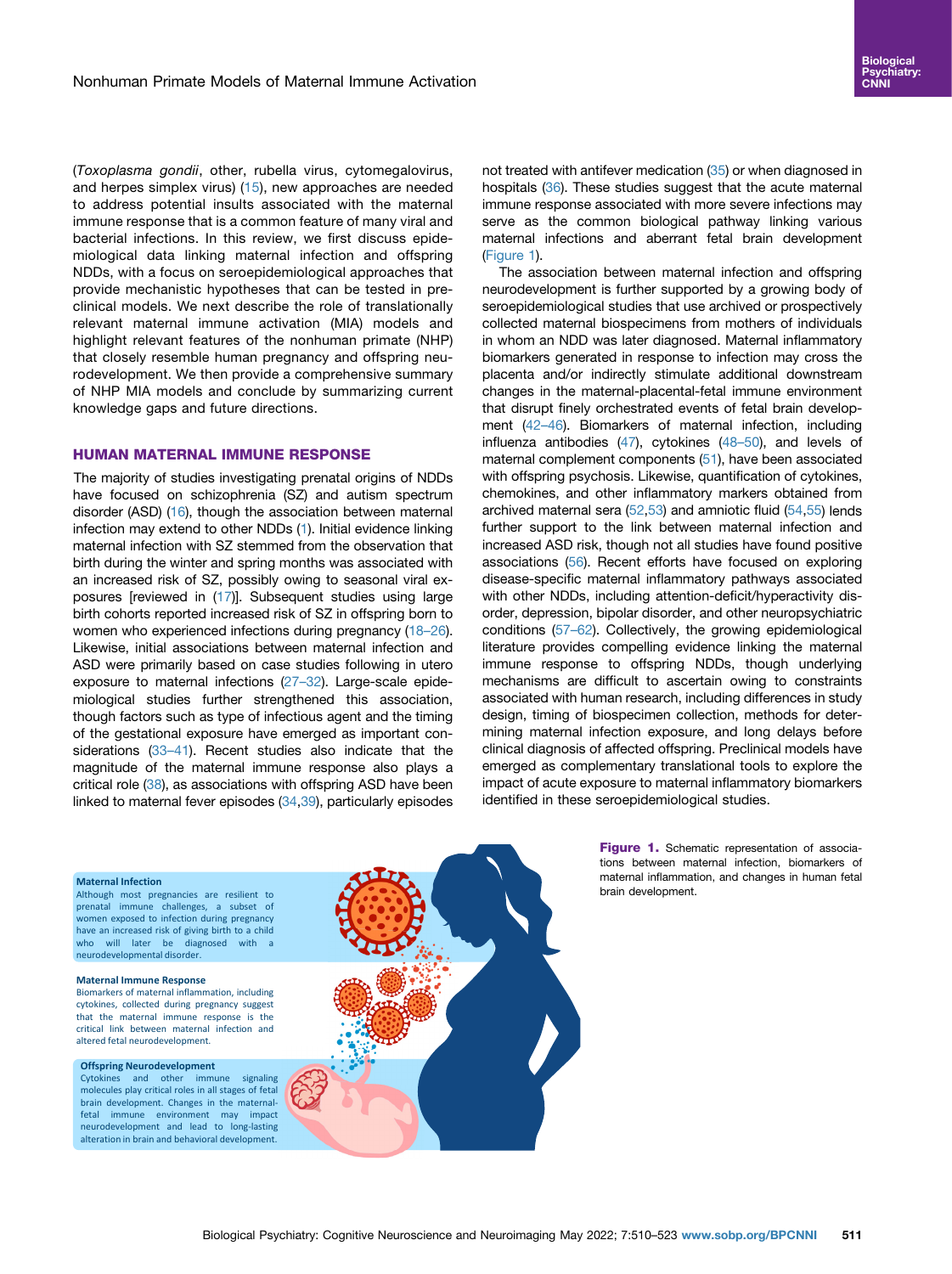## TRANSLATIONALLY RELEVANT MIA MODELS

Pioneering studies in mice suggested that artificially stimulating the maternal immune response during pregnancy yielded offspring with deficits similar to those born to influenza-exposed dams [\(63,](#page-11-12)[64](#page-11-13)) and prompted widespread interest in the MIA model. Despite significant challenges associated with methodological variability, offspring born to MIA-treated dams exhibit many reproducible changes in brain and behavioral development relevant to human NDDs ([65](#page-11-14)). The vast majority of MIA models have used rodent model systems to provide foundational knowledge on the neurodevelopmental consequences of MIA exposure [for review, see [\(66](#page-11-15)-68)], though there is increasing interest in developing MIA models in other species, including ferrets and pigs ([69](#page-11-16),[70\)](#page-11-17). Here, we focus specifically on the translational potential of the NHP model to bridge the gap between rodent MIA models and patient populations with respect to physiological similarity in gestation and development as well as an expanded repertoire of social and cognitive outcomes to measure in offspring. NHP models account for a very small percentage of research in the United States [\(71](#page-11-18)), with the majority of NHP studies performed in macaques [\(72\)](#page-11-19). We focus this review primarily on the rhesus macaque (Macaca mulatta), but also incorporate the common marmoset (Callithrix jacchus), which is playing an increasing role in gestational research ([73](#page-11-20)). NHPs are the closest model to human pregnancy, sharing similarities in placental and pregnancy physiology, maternal-fetal interface, gestational timeline, and fetal brain development. Moreover, the neuroanatomical complexity and sophisticated behavioral repertoire of NHP offspring allow us to test hypotheses about prenatal immune challenge, from molecular mechanisms through complex behavior, with assays that correspond more closely to behavior or neurobiology observed in humans ([Figure 2\)](#page-2-0). NHP features most germane to the MIA model are briefly described below, with a more comprehensive review of the translational utility of the NHP model provided by Tarantal et al. [\(74\)](#page-11-21).

## Placental Structure and Pregnancy Physiology

Determining which pregnancies are at risk and which are resilient to the impact of maternal infection is a major challenge for the MIA model field. Given that rodent MIA models exhibit within-litter variability [\(75](#page-11-22)) and sex differences ([76](#page-11-23)) associated with placental physiology, the ability to extend the model into NHPs that give birth to one offspring, such as the rhesus macaque, or bear small twin or triplet litters sometimes with a chimeric placenta, such as the common marmoset, provide important translational opportunities ([77](#page-11-24)[,78\)](#page-12-0). Moreover, the pronounced differences in placental structure and physiology between rodents and primates influences the maternalplacental-fetal immune environment and is thus an important consideration ([78](#page-12-0)[,79\)](#page-12-1). Although humans, rats, mice, and many NHPs possess a hemochorial placenta in which the trophoblast layer is in direct contact with the maternal blood and not separated by endothelium and/or epithelium [\(80\)](#page-12-2), striking differences can be found when comparing the anatomy, cell types, and molecular biology of rodent versus primate placentas [\(81,](#page-12-3)[82](#page-12-4)).

## Gestational Timelines and Prenatal Brain Development

Identifying gestational time points that are most vulnerable to prenatal immune challenge presents another translational challenge for the MIA model field. Although extrapolating gestational timing of humans (280 days) to other species such as mice/rats (18–23 days) is not always straightforward, and offspring are born at different stages of later brain development, rhesus monkey gestation (165 days) and marmoset gestation (144 days) are more similar to that of humans [\(83\)](#page-12-5). Rhesus monkey gestation can be divided into first (gestational days 0–55), second (gestational days 56–110), and third (gestational days 111–165) trimesters that closely parallel stages of human fetal brain development. Peak periods of neurogenesis for subcortical structures, including the amygdala  $(84)$  and thalamus  $(85)$  $(85)$  $(85)$ , as well as the early stages of neurogenesis for the striatum ([86](#page-12-8)) and hippocampus [\(87\)](#page-12-9),

<span id="page-2-0"></span>**Modeling Maternal Infection in Nonhuman Primates** Nonhuman primates, including the rhesus macaque (*Macaca mulatta*) and common marmoset (*Callithrix jacchus*) provide model systems to explore the impact of maternal immune activation (MIA) on offspring neurodevelopment.

#### **Maternal Immune Activation Approaches**

neurobiology observed in humans.

Several approaches have been used to activate the nonhuman primate maternal immune response, including exposure to pathogens, such as the influenza virus, or the use of immune activating agents, such as polyinosinic:polycytidylic acid (Poly IC) and lipopolysaccharide (LPS) that elicit an immune response in the absence of an actual pathogen.

**Nonhuman Primate Offspring Neurodevelopment** Similarities in placental physiology, gestational timelines, preand post-natal brain development and behavioral complexity allow us to test hypotheses about prenatal immune challenge, from molecular mechanisms through complex behavior, with assays that correspond more closely to behavior or

**Figure 2.** Schematic representation of nonhuman primate models of maternal infection.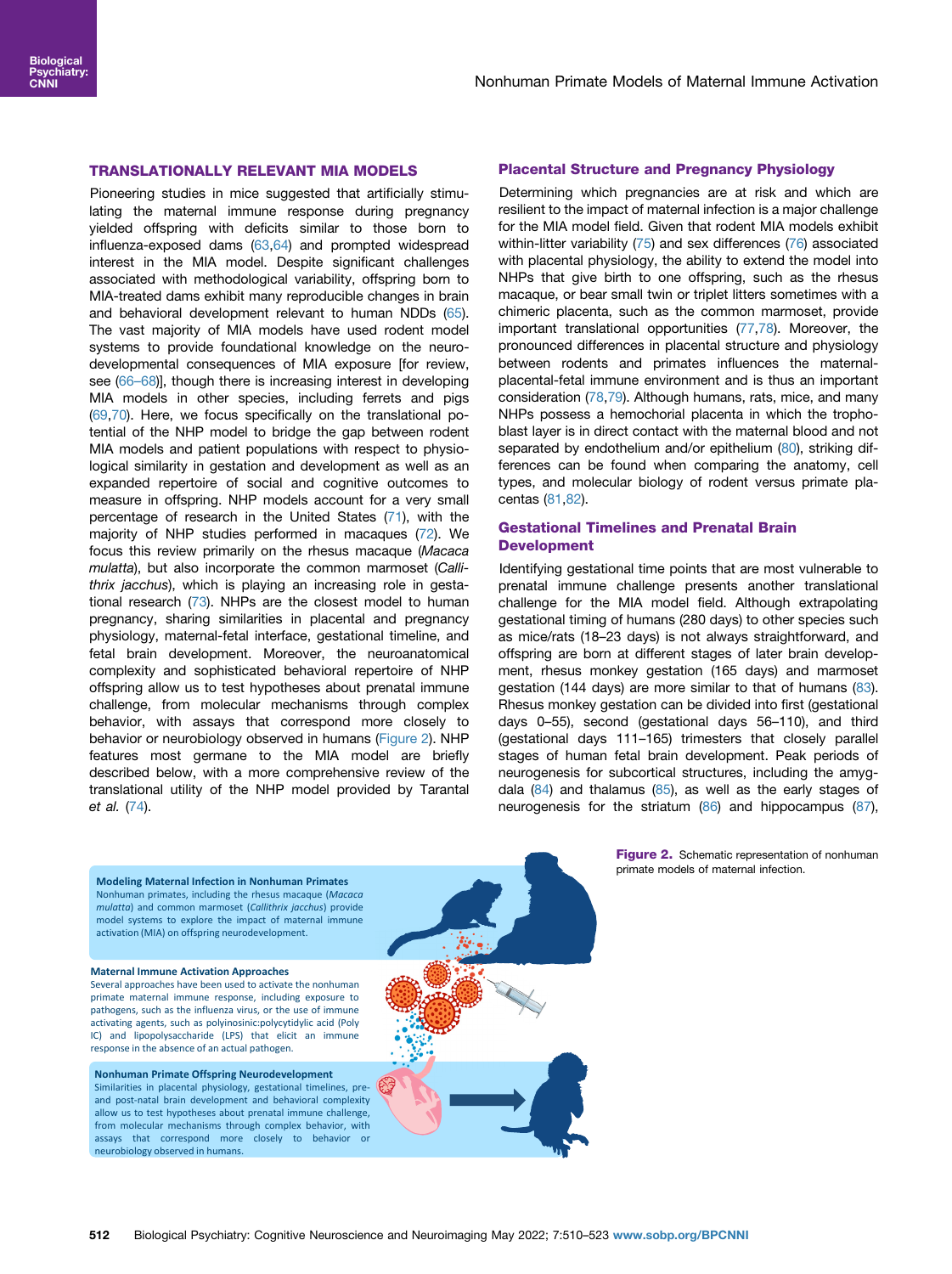occur in the macaque first trimester, while the early stages of corticogenesis begin at the end of the first trimester and continue through the second trimester [\(88\)](#page-12-10). Emerging evidence from macaques indicates that microglia play a critical role in regulating cell production during this time and raises the possibility that MIA-induced changes in the maternal-fetal immune environment could alter the timing and trajectory of these critical neurodevelopmental processes [\(89\)](#page-12-11). Although less is known about fetal development of the marmoset, the near-lissencephalic (i.e., lacking cortical folds) marmoset brain presents new opportunities to bridge the gap between rodent models and studies in primates with gyrencephalic brains (i.e., brains with a folded cerebral cortex), including humans and rhesus monkeys ([90](#page-12-12)–92).

#### Neuroanatomical Organization

Regions of the human brain commonly implicated in NDDs are well developed in the NHP [\(93\)](#page-12-13). The prefrontal cortex (PFC), for example, has expanded during primate evolution and is considered one of the key regions for regulating social cognition in primates [\(94,](#page-12-14)[95](#page-12-15)). Cytoarchitectonic regions identifiable in human and NHP brains that are not present in rodents bring into question the existence of the homologous PFC region in rodents ([96](#page-12-16)[,97\)](#page-12-17). Likewise, the amygdala exhibits similar patterns of connectivity and nuclei distribution in humans and NHPs [\(98](#page-12-18),[99](#page-12-19)) that differ substantially from rodents ([100\)](#page-12-20). The rhesus monkey exhibits a protracted period of brain and behavioral development uniquely suited to explore the emergence of MIA-induced changes [\(101](#page-12-21)–103). Pubertal onset for male and female macaques generally begins at 2.5 and 3.5 years, respectively ([104,](#page-12-22)[105](#page-12-23)), and coincides with a sensitive period of dramatic neural reorganization and plasticity [\(106](#page-12-24)). Moreover, there are areas of the brain that are important for advanced social cognition, such as face-selective patches identified in macaque inferotemporal cortex, that appear to be unique to higher-order primates ([107\)](#page-12-25). Although the brain of the common marmoset is considerably smaller compared with larger primates, marmosets also share many of the basic neuroanatomical organizational features described above ([108\)](#page-12-26). Recent advances to promote neuroimaging studies of marmosets facilitated through the Marmoset Brain Mapping Project ([marmosetbrainmapping.org\)](http://marmosetbrainmapping.org) have produced compre-hensive brain atlases focused on cortex ([109\)](#page-12-27), white matter ([110\)](#page-12-28), and the recently released population-based in vivo standard templates and tools ([111\)](#page-12-29).

## Behavioral Repertoire

Behavioral deficits in rodent MIA models initially focused on adult-onset changes in behavior ([112,](#page-12-30)[113](#page-12-31)), though increasing attention has been paid to the developmental progression of MIA-induced behavioral changes (114–[116\)](#page-12-32). With a protracted period of social and cognitive development compared with rodents, monkeys provide an opportunity to explore the postnatal neurodevelopmental trajectory of risk associated with prenatal immune challenge [\(117](#page-12-33)[,118](#page-12-34)). Macaques live in large social groups of related animals and, similar to humans, use vision as their primary sensory modality ([119\)](#page-12-35) and rely on facial expressions and body postures for communication [\(120](#page-12-36)). Recent advances in more naturalistic eye-tracking methods have increased our understanding of how monkeys process social information [\(121](#page-12-37)) and provide a translational opportunity to human eye-tracking studies that have documented changes in individuals with NDDs, including both ASD and SZ [\(122](#page-12-38),[123\)](#page-12-39). Moreover, rhesus monkeys develop increasingly sophisticated problem-solving skills as they mature, which can be assessed with translationally relevant cognitive paradigms [\(124](#page-13-0),[125\)](#page-13-1). While rhesus monkeys have traditionally been the standard NHP model species for humans, marmoset social organization and behavior allow for new opportunities for studies of social behavior not easily carried out in rhesus monkeys. Marmosets are more distantly related to humans (40 million years ago) than rhesus monkeys (25 million years ago), but, similar to many humans and in contrast to rhesus monkeys, they live in small family groups with pair bonding and engage in cooperative rearing of young, including paternal and intergenerational sibling care [\(126](#page-13-2),[127\)](#page-13-3). This social organization may contribute to the tendency for marmosets to perform prosocial behaviors, such as food sharing and imitation [for review, see [\(128\)](#page-13-4)]. Furthermore, separation of an individual from the family group in an experimental context can reliably serve as a psychosocial stressor to assess reactivity [\(129](#page-13-5)). While their capabilities have not been as widely explored as rhesus macaques, marmosets can perform discrimination tasks early in development ([130\)](#page-13-6) and have been used in more complex cognitive paradigms, including using eye fixations under restraint, using touchscreens ([131,](#page-13-7)[132\)](#page-13-8), and visual detection and discrimination tasks requiring complex motor behavior ([133,](#page-13-9)[134](#page-13-10)).

#### NHP MODELS OF MATERNAL INFECTION

The greater physical, psychological, and social needs of laboratory-housed NHPs are also associated with greater ethical considerations and increased cost for their care. While studies using NHPs are less common and the number of animals studied is more limited than in rodent or human studies, we provide examples below of ways in which translational NHP models have provided new insight into the impact of acute prenatal immune challenge on offspring neurodevelopment [\(Table 1\)](#page-4-0). In this section, we summarize the methodological approaches used to induce MIA and evaluate neurobiological outcomes in NHP offspring. It is important to note that even sophisticated NHP models do not recapitulate NDDs observed in humans. In recent years, the MIA model has evolved from the initial characterization as a model of ASD or SZ toward a more hypothesis-based model for examining the effects of maternal inflammation on neural systems relevant to multiple neurodevelopmental conditions ([135](#page-13-11)). Our description of neurobehavioral outcomes and comparisons between animal models and clinical disorders reflects this subtle, but important, shift in interpretation. We include maternal influenza exposure models as well as models that artificially stimulate the maternal immune response using poly(I:C) (polyinosinic:polycytidylic acid), a synthetic double-stranded RNA molecule that mimics the genetic information for many viruses and is recognized by toll-like receptor 3 or lipopolysaccharide (LPS), the cell wall component of gram-negative bacteria recognized by toll-like receptor 4 [\(136](#page-13-12),[137\)](#page-13-13). In contrast to rodent models that can be completed in a matter of months, we are at the earliest stages of exploring the impact of MIA in the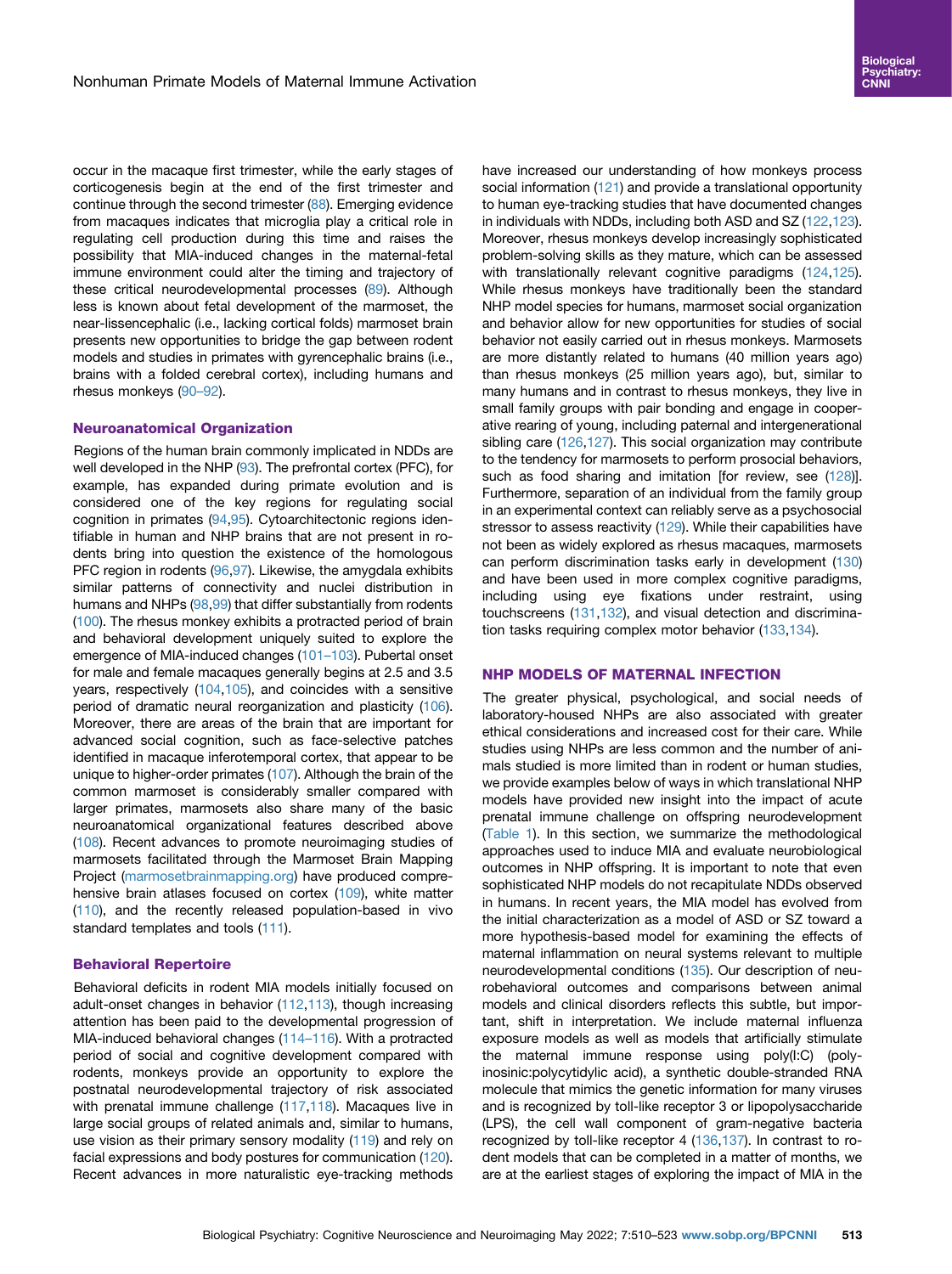Nonhuman Primate Models of Maternal Immune Activation

Nonhuman Primate Models of Maternal Immune Activation

## Table 1. Summary of Nonhuman Primate Models of Maternal Infection and Maternal Immune Activation (MIA)

<span id="page-4-0"></span>

| <b>Studies</b>     | Species                                  | Infection, Design, and<br>Timing                                                                                                                                                                                                                                                                                                                | Assessments                                                                                                                                                                                                                                                                                                                                                | <b>MIA Offspring Behavioral</b><br>Development                                                                                                                                                                                                                                                                                                                                                                                                       | <b>MIA Offspring Brain</b><br>Development                                                                                                                                                                                                                                                                                                                                                                                                                                                                                                                                                                                                                                                                                                                                                                                                                                                                                                                                                                   | <b>MIA Offspring Other</b><br><b>Biological Outcomes</b>                                      |
|--------------------|------------------------------------------|-------------------------------------------------------------------------------------------------------------------------------------------------------------------------------------------------------------------------------------------------------------------------------------------------------------------------------------------------|------------------------------------------------------------------------------------------------------------------------------------------------------------------------------------------------------------------------------------------------------------------------------------------------------------------------------------------------------------|------------------------------------------------------------------------------------------------------------------------------------------------------------------------------------------------------------------------------------------------------------------------------------------------------------------------------------------------------------------------------------------------------------------------------------------------------|-------------------------------------------------------------------------------------------------------------------------------------------------------------------------------------------------------------------------------------------------------------------------------------------------------------------------------------------------------------------------------------------------------------------------------------------------------------------------------------------------------------------------------------------------------------------------------------------------------------------------------------------------------------------------------------------------------------------------------------------------------------------------------------------------------------------------------------------------------------------------------------------------------------------------------------------------------------------------------------------------------------|-----------------------------------------------------------------------------------------------|
| Short et al. (138) | Rhesus<br>Macaque<br>(Macaca<br>mulatta) | Pregnant rhesus monkeys<br>were exposed to human-<br>derived H3N2 influenza<br>strain intranasally in the<br>third trimester<br>(producing $N = 12$<br>offspring, 7 males and 5<br>females) compared with<br>a combination of saline-<br>treated and untreated<br>control animals<br>(producing $N = 7$<br>offspring, 3 males and<br>4 females) | <b>Behavioral Assessments</b><br>• Behavioral maturation, atten-<br>tional processes, and neuro-<br>motor reflexes at 2 weeks<br>• Infants observed (1-4 months)<br>with mothers in home cages for<br>three 5-min periods/week<br>Neuroimaging<br>• MRI $(\sim 1$ year)<br><b>Other Outcomes</b><br>• Adrenal activity assessment<br>$(1.5 \text{ years})$ | Neonatal Reflexes and<br>Development<br>• No group differences on<br>most measures<br>• Males performed more<br>poorly than control animals<br>on orientation subscale<br>Mother-Infant Interactions<br>• Spent less time in contact<br>with their mothers, were<br>more likely to move off their<br>mother and explore the cage<br>at an earlier age, and<br>demonstrated signs of<br>arousal including an<br>increased likelihood of<br>vocalizing | <b>Global Measures</b><br>• Reduced ICV<br><b>Gray Matter</b><br>• Less gray matter in prefron-<br>tal, frontal (right only),<br>cingulate, insula (right only),<br>parietal, and temporal-<br>auditory regions (before ICV<br>correction); after ICV<br>correction for smaller total<br>brain size, significant<br>differences remained in<br>cingulate and parietal areas<br><b>White Matter</b><br>• Significant differences<br>restricted primarily to parie-<br>tal lobes and left temporal-<br>auditory region before ICV<br>correction; white matter<br>volume in left parietal region<br>remained significantly<br>smaller after ICV correction.<br>though cingulate white<br>matter was proportionally<br>greater in influenza group<br><b>MIA Correlations</b><br>· Significant negative correla-<br>tions were found for cinqu-<br>late volume and magnitude<br>of mothers' antibody<br>response<br>• Size of lateral ventricles was<br>positively correlated with<br>mothers' antibody response | <b>Adrenal Activity</b><br>• No group differences in<br>basal and stress-<br>induced cortisol |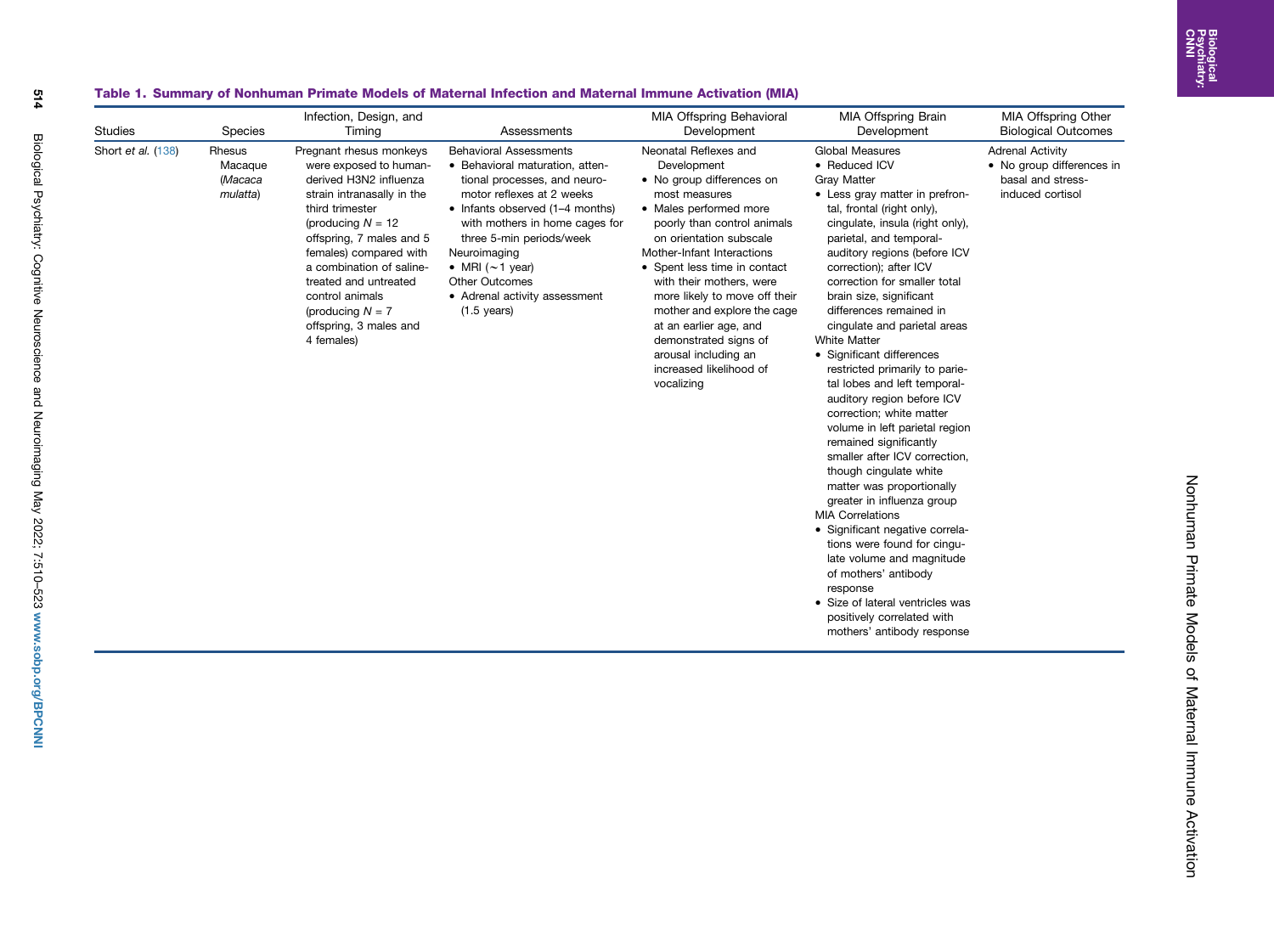#### Table 1. Continued

| <b>Studies</b>        | Species           | Infection, Design, and<br>Timing                                                                                                                                                                                                                                                                                                                                                                                                                                                             | Assessments                                                                                                                                                                                                                                                                                                                                                                                                                                                                                                                                                    | <b>MIA Offspring Behavioral</b><br>Development                                                                                                                                                                                                                                                                                                                                                                                                    | MIA Offspring Brain<br>Development                                                                                                                                                                                                                                                                                                                                                                                                                                                                                                                                                                                     | <b>MIA Offspring Other</b><br><b>Biological Outcomes</b>                                                                                                                                                                                                                                                                                                                                                                                                                                                                  |
|-----------------------|-------------------|----------------------------------------------------------------------------------------------------------------------------------------------------------------------------------------------------------------------------------------------------------------------------------------------------------------------------------------------------------------------------------------------------------------------------------------------------------------------------------------------|----------------------------------------------------------------------------------------------------------------------------------------------------------------------------------------------------------------------------------------------------------------------------------------------------------------------------------------------------------------------------------------------------------------------------------------------------------------------------------------------------------------------------------------------------------------|---------------------------------------------------------------------------------------------------------------------------------------------------------------------------------------------------------------------------------------------------------------------------------------------------------------------------------------------------------------------------------------------------------------------------------------------------|------------------------------------------------------------------------------------------------------------------------------------------------------------------------------------------------------------------------------------------------------------------------------------------------------------------------------------------------------------------------------------------------------------------------------------------------------------------------------------------------------------------------------------------------------------------------------------------------------------------------|---------------------------------------------------------------------------------------------------------------------------------------------------------------------------------------------------------------------------------------------------------------------------------------------------------------------------------------------------------------------------------------------------------------------------------------------------------------------------------------------------------------------------|
| Willette et al. (139) | Rhesus<br>Macaque | Pregnant rhesus monkeys<br>$(N = 9)$ were given LPS<br>injections (IV) on<br>gestational days 125 and<br>126 (third trimester) at<br>either 2 ng/kg ( $n = 1$ ) or 4<br>ng/kg ( $n = 8$ ), producing<br>$N = 9$ LPS-exposed<br>offspring. Control group<br>consisted of saline-<br>treated $(n = 2)$ and<br>untreated ( $n = 7$ ) animals,<br>producing $N = 9$ control<br>offspring. There were 4<br>males and 5 females in<br>each group, although<br>data for both sexes were<br>combined | <b>Behavioral Assessments</b><br>• Behavioral maturation, atten-<br>tional processes, and neuro-<br>motor reflexes (2 weeks)<br>• Social interactions between in-<br>fant and its mother (1-4 months)<br>and with peers (6-7 months)<br>• Stress reactivity using a modi-<br>fied human intruder test<br>(8-9months)<br>• Response to acoustical startle<br>via PPI paradigm (10-12<br>months)<br>Neuroimaging<br>• MRI $(\sim 1$ year)<br>Other Outcomes<br>• Blood collected (2, 4, and<br>7 months)<br>• IL-6 tolerance assessment<br>$(1.5 \text{ years})$ | Neonatal Reflexes and<br>Development<br>• Higher emotionality ratings<br>Mother-Infant and Peer<br>Interactions<br>• No group differences with<br>mothers or peer-rearing<br>groups<br>Human Intruder Reactivity<br>• Less reactive despite<br>showing more baseline<br>exploration<br>Response to Startle<br>• As juveniles, demonstrated<br>a dysregulated response<br>characterized by augmented<br>(rather than suppressed)<br>startle to PPI | <b>Global Measures</b><br>• Marginally larger ICV, results<br>for gray matter and white<br>matter unchanged after ICV<br>correction<br><b>Gray Matter</b><br>• No group differences in<br>global gray matter<br>• Selective gray matter in-<br>creases in parietal and fron-<br>tal areas and in<br>hippocampus and putamen<br>• Marginally thicker gray mat-<br>ter in right parietal and fron-<br>tal lobes, but thinner gray<br>matter in medial temporal<br>lobe<br><b>White Matter</b><br>• Significant increase in mean<br>global white matter volume<br>• All white matter regions<br>were significantly larger | <b>Cortisol Levels</b><br>• Heightened cortisol<br>levels 2 days after<br>moving to a new cage<br>• Following overnight<br>dexamethasone treat-<br>ment, morning cortisol<br>levels were initially more<br>suppressed, but by<br>afternoon, cortisol levels<br>were elevated compared<br>with control animals<br>IL-6 levels<br>• Initially had more cellular<br>reactivity when blood<br>was stimulated in vitro<br>with PHA during pre-<br>weaning phase but<br>showed the opposite<br>pattern 1 month after<br>weaning |
| Weir et al. (40)      | Rhesus<br>Macaque | Pregnant dams $(N = 4)$<br>received poly(ICLC)<br>injections (IV) on<br>gestational days 43, 44,<br>46, 47, 49, and 50; 3<br>doses were evaluated:<br>0.25 mg/kg (1 female<br>offspring), 0.5 mg/kg (1<br>male and 1 female<br>offspring), and 1 mg/kg<br>(1 male offspring).<br>Control dams $(N = 5)$<br>received saline<br>injections, producing<br>$N = 5$ male offspring                                                                                                                | <b>Behavioral Assessments</b><br>• General health and<br>development<br>• Home cage observations to<br>screen for maladaptive<br>behaviors<br>Neuroimaging<br>• None<br><b>Other Outcomes</b><br>• DLPFC brain pathology<br>evaluated via Golgi                                                                                                                                                                                                                                                                                                                | Home Cage Observations<br>• Exhibited more whole-body<br>stereotypies at 6 months                                                                                                                                                                                                                                                                                                                                                                 | N/A                                                                                                                                                                                                                                                                                                                                                                                                                                                                                                                                                                                                                    | Dendritic Morphology<br>• No group differences in<br>morphological measures<br>of basal dendritic<br>arborization<br>• Apical dendrites smaller<br>in diameter and signifi-<br>cantly larger number of<br>oblique dendrites                                                                                                                                                                                                                                                                                               |

Nonhuman Primate Models of Maternal Immune Activation

Nohhuman Primate Models of Maternal Immune Activation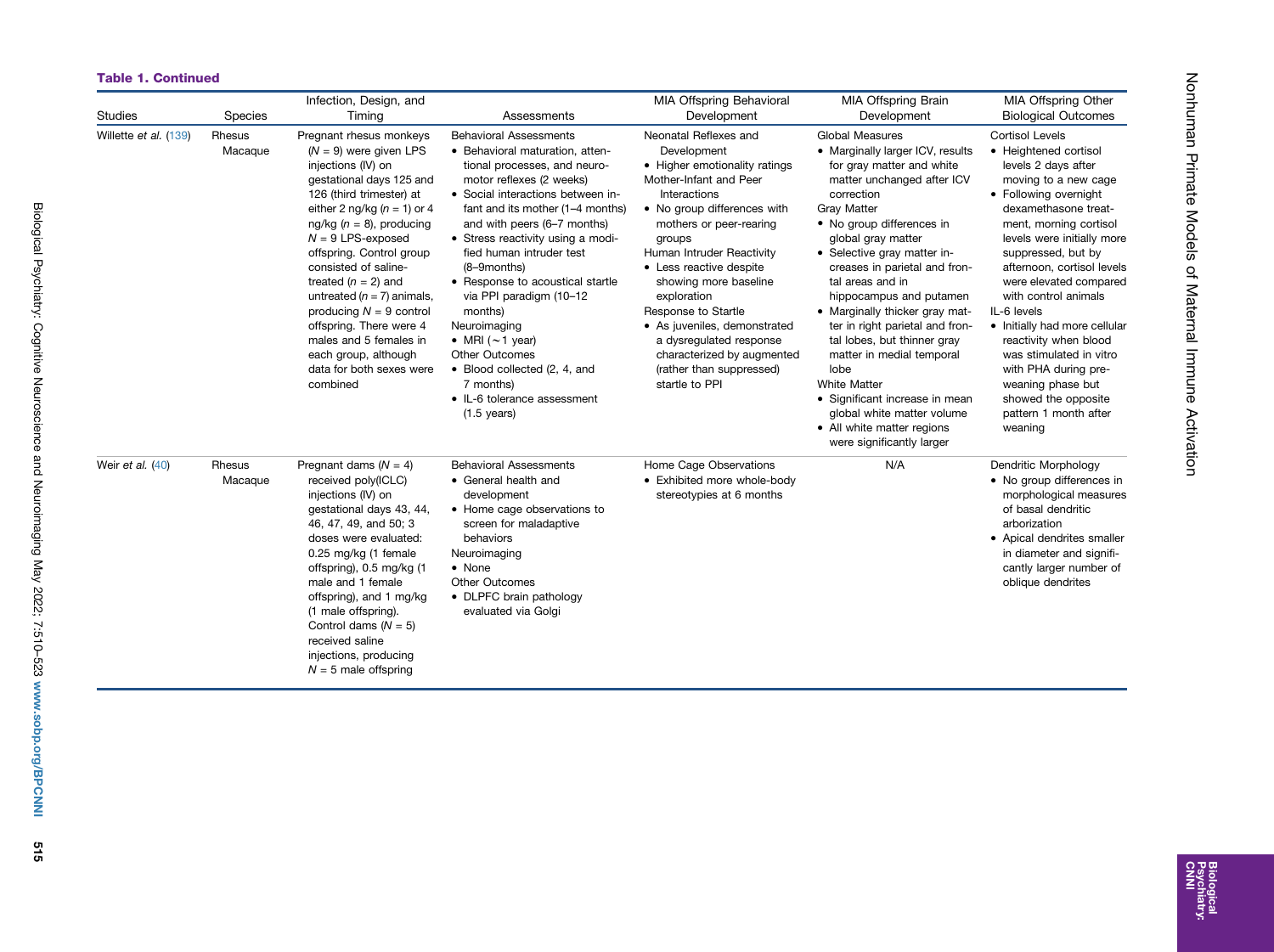Nonhuman Primate Models of Maternal Immune Activation

Nohhuman Primate Models of Maternal Immune Activation

## Table 1. Continued

| <b>Studies</b>                                                                                                                                                                                                              |                                     | Infection, Design, and                                                                                                                                                                                                                                                                                 |                                                                                                                                                                                                                                                                                                                                                                                                                                                                                                                                                                                                                                                                                                                                                                                                                                                                                                                                                                                                                                                                      | <b>MIA Offspring Behavioral</b>                                                                                                                                                                                                                                                                                                                                                                                                                                                                                                                                                                                                                                                                                                                                                                                                                                                                                                                                                                                                                                                                                                                                                                                                                                                                                                                                                                                                                                                                                               | MIA Offspring Brain                                                                                                                                                                                                                                                                                                                                                                     | MIA Offspring Other                                                                                                                                                                                                                                                                                                                                                                                                                                                                                                                                                                                                                                                                                                        |
|-----------------------------------------------------------------------------------------------------------------------------------------------------------------------------------------------------------------------------|-------------------------------------|--------------------------------------------------------------------------------------------------------------------------------------------------------------------------------------------------------------------------------------------------------------------------------------------------------|----------------------------------------------------------------------------------------------------------------------------------------------------------------------------------------------------------------------------------------------------------------------------------------------------------------------------------------------------------------------------------------------------------------------------------------------------------------------------------------------------------------------------------------------------------------------------------------------------------------------------------------------------------------------------------------------------------------------------------------------------------------------------------------------------------------------------------------------------------------------------------------------------------------------------------------------------------------------------------------------------------------------------------------------------------------------|-------------------------------------------------------------------------------------------------------------------------------------------------------------------------------------------------------------------------------------------------------------------------------------------------------------------------------------------------------------------------------------------------------------------------------------------------------------------------------------------------------------------------------------------------------------------------------------------------------------------------------------------------------------------------------------------------------------------------------------------------------------------------------------------------------------------------------------------------------------------------------------------------------------------------------------------------------------------------------------------------------------------------------------------------------------------------------------------------------------------------------------------------------------------------------------------------------------------------------------------------------------------------------------------------------------------------------------------------------------------------------------------------------------------------------------------------------------------------------------------------------------------------------|-----------------------------------------------------------------------------------------------------------------------------------------------------------------------------------------------------------------------------------------------------------------------------------------------------------------------------------------------------------------------------------------|----------------------------------------------------------------------------------------------------------------------------------------------------------------------------------------------------------------------------------------------------------------------------------------------------------------------------------------------------------------------------------------------------------------------------------------------------------------------------------------------------------------------------------------------------------------------------------------------------------------------------------------------------------------------------------------------------------------------------|
| Bauman et al.<br>(141);<br>Machado et al.<br>(142);<br>Rose et al. (143);<br>Bauman et al.<br>$(144)$ ;<br>Page et al. (145);<br>Hanson et al.<br>(K.L. Hanson,<br>Ph.D., et al.,<br>unpublished<br>data, November<br>2020) | <b>Species</b><br>Rhesus<br>Macaque | Timing<br>Poly(ICLC) injections (0.25<br>mg/kg IV) comparing first<br>trimester ( $N = 7$ , 5 males<br>and 2 females). Control<br>animals received saline<br>injections ( $N = 8$ , 3 males<br>and 5 females) or were<br>untreated ( $n = 3$ , 1 male<br>and 2 females); first vs.<br>second trimester | Assessments<br><b>Behavioral Assessments</b><br>Bauman et al. (141) (see<br>Table S2)<br>• Behavioral maturation,<br>attentional processes, and<br>neuromotor reflexes (1 week)<br>• Biobehavioral assessment of<br>health, behavior, tempera-<br>ment, and adrenal regulation<br>(3 months)<br>• Social interactions between<br>each infant and its mother<br>and with peer-rearing group<br>$(1-12$ months)<br>• Stress reactivity assessed<br>using modified human<br>intruder test (1, 3, and 6<br>months)<br>• Solo observations in a novel<br>cage (10 and 22 months)<br>• Response to a novel peer (24<br>months)<br>Machado et al. (142)<br>• Eye tracking (first-trimester<br>males)<br>Neuroimaging<br>Bauman et al. (144)<br>• PET (first- and second-<br>trimester males)<br><b>Other Outcomes</b><br>Rose <i>et al.</i> (143)<br>• Immune system<br>development<br>Page et al. (145)<br>• Brain tissue, gene expression<br>Hanson et al. (K.L. Hanson,<br>Ph.D., et al., unpublished<br>data, November 2020)<br>· Brain tissue, dendritic<br>morphology | Development<br>0- to 6-Month Assessments<br>• No consistent group differ-<br>ences in physical growth,<br>motor or reflex develop-<br>ment, adrenal activity, in-<br>teractions with mothers, or<br>development of threat<br>detection in first 6 months of<br>life<br>Solo Observations<br>• At 10 and 22 months,<br>second-trimester MIA<br>offspring produced<br>significantly more repetitive<br>behaviors; first-trimester<br>MIA animals also produced<br>more repetitive behaviors<br>than control animals, but<br>this difference did not reach<br>statistical significance until<br>the latter time point. At 22<br>months, second-trimester<br>MIA offspring produced<br>significantly fewer affiliative<br>vocalizations than control<br>animals<br><b>Novel Social Partner</b><br>• At 24 months, first-trimester<br>MIA offspring exhibited<br>inappropriate social<br>interactions with unfamiliar<br>animals; first-trimester MIA<br>offspring also produced<br>significantly fewer affiliative<br>vocalizations than control<br>animals<br>Social Attention<br>• At 2.5 years, first-trimester<br>male MIA offspring differed<br>from control animals on<br>several measures of social<br>attention, particularly when<br>viewing macaque faces<br>depicting the fear grimace<br>facial expression<br>• MIA offspring had a longer<br>latency before fixating on<br>the eyes, had fewer fixations<br>directed at the eyes, and<br>spent less total time fixating<br>on the eyes of the fear<br>grimace images | Development<br>PET<br>• First- and second-trimester<br>MIA groups were not<br>significantly different in age,<br>weight, or FMT index of<br>influx and were considered<br>as one MIA group ( $N = 9$ ),<br>regardless of trimester of<br>exposure<br>• MIA-exposed late adoles-<br>cent offspring had signifi-<br>cantly higher FMT index of<br>influx compared with control<br>animals | <b>Biological Outcomes</b><br>Immune Function<br>• Elevated production of<br>innate immune cell<br>associated cytokines<br>early in life, shifting to a<br>more TH2 type response<br>as animals aged<br>Gene Expression<br>• Changes in a large<br>number of genes across<br>the brain that revealed<br>dysregulated synaptic<br>connectivity and<br>enhanced myelination<br>Dendritic Morphology<br>• Increase in dendritic<br>branching in pyramidal<br>cells in infra- and<br>supragranular layers in<br><b>DLPFC</b><br>• Significant decrease in<br>apical dendrite diameter<br>in infragranular layers in<br><b>DLPFC</b><br>• No significant differ-<br>ences observed in<br>morphology of hippo-<br>campus neurons |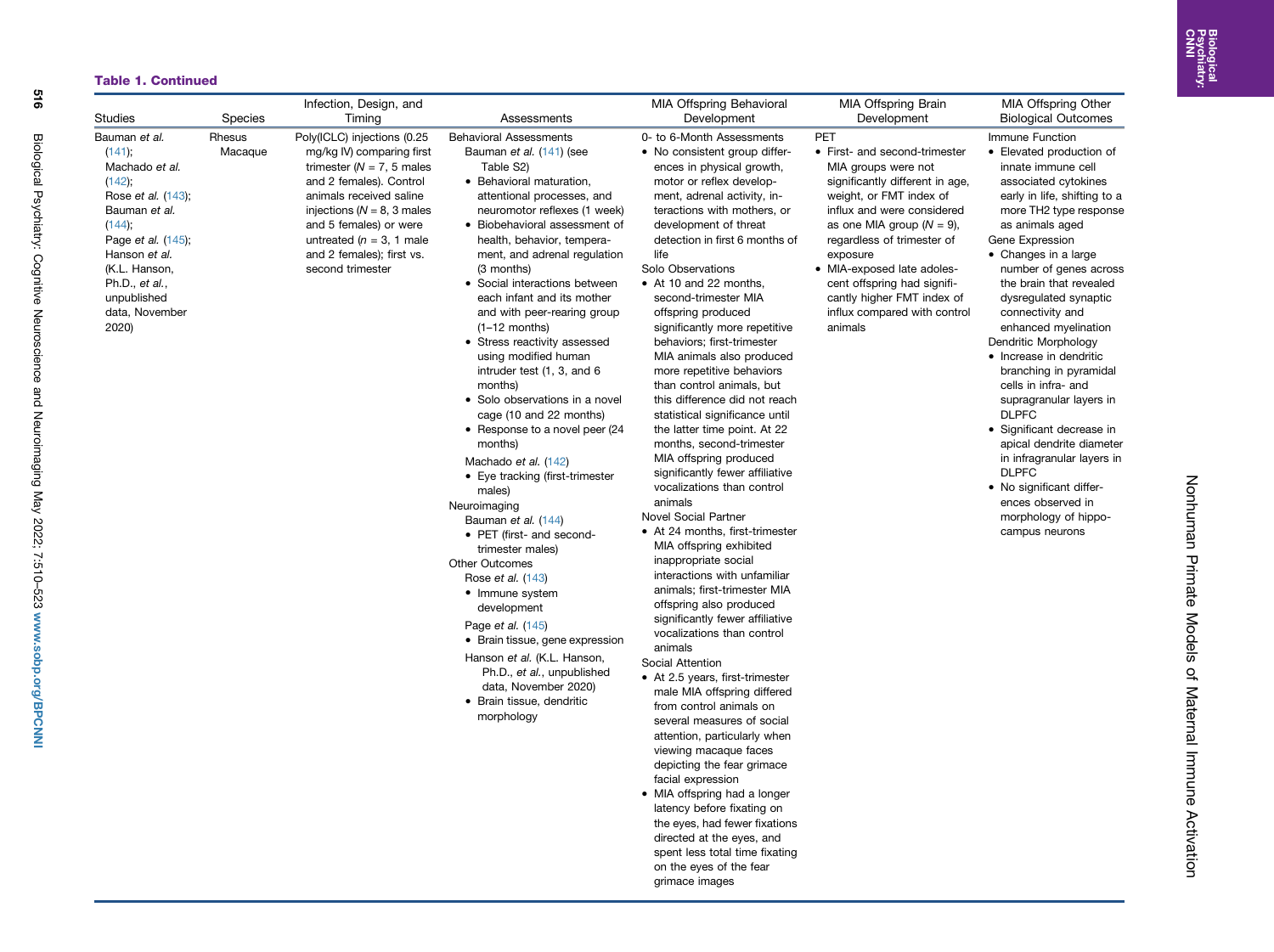## Table 1. Continued

| <b>Studies</b>                 | <b>Species</b>                                | Infection, Design, and<br>Timing                                                                                                                                                                                                                                                                                                                       | Assessments                                                                                                                                                                                                                                                                                                                                                                                                                                                                                                                                                                                                                                                    | <b>MIA Offspring Behavioral</b><br>Development                                                                                                                                                                                                                                                                                                                                                                                                                                                                                                                                                                                                                                                                                                                                                                     | MIA Offspring Brain<br>Development                                                                                                                                                                                                                                         | MIA Offspring Other<br><b>Biological Outcomes</b>                                                                                                            |
|--------------------------------|-----------------------------------------------|--------------------------------------------------------------------------------------------------------------------------------------------------------------------------------------------------------------------------------------------------------------------------------------------------------------------------------------------------------|----------------------------------------------------------------------------------------------------------------------------------------------------------------------------------------------------------------------------------------------------------------------------------------------------------------------------------------------------------------------------------------------------------------------------------------------------------------------------------------------------------------------------------------------------------------------------------------------------------------------------------------------------------------|--------------------------------------------------------------------------------------------------------------------------------------------------------------------------------------------------------------------------------------------------------------------------------------------------------------------------------------------------------------------------------------------------------------------------------------------------------------------------------------------------------------------------------------------------------------------------------------------------------------------------------------------------------------------------------------------------------------------------------------------------------------------------------------------------------------------|----------------------------------------------------------------------------------------------------------------------------------------------------------------------------------------------------------------------------------------------------------------------------|--------------------------------------------------------------------------------------------------------------------------------------------------------------|
| Vlasova et al. (147)           | Rhesus<br>Macaque                             | Pregnant dams received<br>poly(ICLC) injections<br>$(0.25 \text{ mg/kg} \text{ IV})$ on<br>gestational days 43, 44,<br>and 46 to produce a<br>large ( $N = 14$ ) cohort of<br>MIA-exposed males;<br>control dams $(N = 14)$<br>received saline injections<br>$(n = 10)$ or were<br>untreated $(n = 4)$                                                 | <b>Behavioral Assessments</b><br>• Behavioral maturation, atten-<br>tional processes, and neuro-<br>motor reflexes (1 week)<br>• Social interactions between in-<br>fant and its mother (0–6 months)<br>and with peers (6–18 months)<br>• Reversal learning (18 months)<br>and the following tests (33-45<br>months): continuous perfor-<br>mance task, progressive ratio<br>breakpoint, probabilistic reversal<br>learning, intradimensional/extra-<br>dimensional shift<br>Neuroimaging<br>• MRI ( $\sim$ 6, 12, 24, 36, and 45<br>months)<br>Other Outcomes<br>• Weight, crown-rump length,<br>head circumference ( $\sim$ 6, 12, 24,<br>36, and 45 months) | General Development<br>• No group differences in<br>neuromotor reflexes, behav-<br>ioral maturation, attention,<br>or social interactions with<br>mother or peer in home cage<br>Cognitive Development<br>• Similar overall cognitive<br>performance to control<br>groups with some subtle<br>differences<br>• Increased omission errors in<br>reversal learning, more mis-<br>ses during 2 stages of<br>intradimensional/extra-<br>dimensional shift (both<br>reversal stages), and had a<br>significantly increased num-<br>ber of false alarms on<br>continuous performance<br>task                                                                                                                                                                                                                             | <b>Structural MRI</b><br>• Significant gray matter vol-<br>ume reductions in prefrontal<br>and frontal cortices at 6<br>months that persisted<br>through the final time point<br>at 45 months along with<br>smaller frontal white matter<br>volumes at 36 and 45<br>months | <b>Physical Growth</b><br>• No group differences in<br>overall health or physical<br>development via weight,<br>crown-rump length, and<br>head circumference |
| Santana-Coelho<br>et al. (148) | Common<br>Marmoset<br>(Callithrix<br>jacchus) | Pregnant dams $(N = 8)$<br>received 3 poly(ICLC)<br>injections (SC) on<br>gestational days 63, 65,<br>and 67 $(5 \text{ mg/kg})$<br>producing $N = 7$ (4<br>female) offspring.<br>Control dams $(N = 7)$<br>received saline injections<br>$(n = 3)$ or were untreated<br>$(n = 4)$ , collectively<br>producing $N = 10$ (6<br>female) viable offspring | <b>Behavioral Assessments</b><br>• Marmoset Assessment Tests<br>(Matscore) for motor skills, sen-<br>sory skills, and weight (1-3 days)<br>· Isolation-induced vocalization<br>test $(2, 4, and 8 weeks)$<br>• Social preference and stranger<br>interaction tests (3.5 and 9<br>months)<br>Neuroimaging<br>• None<br><b>Other Outcomes</b><br>• Weight (before all testing)                                                                                                                                                                                                                                                                                   | Neonatal Development<br>• No group difference in infant<br>health, vitality, and<br>neurodevelopment<br><b>Vocalization Reactivity</b><br>• No group differences in total<br>number of vocalizations<br>• Females emitted fewer vo-<br>calizations than control fe-<br>males at 8 weeks<br>• Males produced less vocal<br>diversity until 8 weeks<br>Social Preference<br>• No group differences in fe-<br>males at 3.5 months<br>• Males at 3.5 months spent<br>more time in the nonsocial<br>chamber than in the social<br>chamber<br>• No group difference at 9<br>months<br><b>Stranger Interaction Reactivity</b><br>• At 3.5 months, males spent<br>significantly more time in the<br>stranger's chamber<br>• At 9 months, males and<br>females spent less time with<br>the stranger than control<br>animals | N/A                                                                                                                                                                                                                                                                        | <b>Physical Growth</b><br>• Female offspring heavier<br>than control animals at<br>37 weeks                                                                  |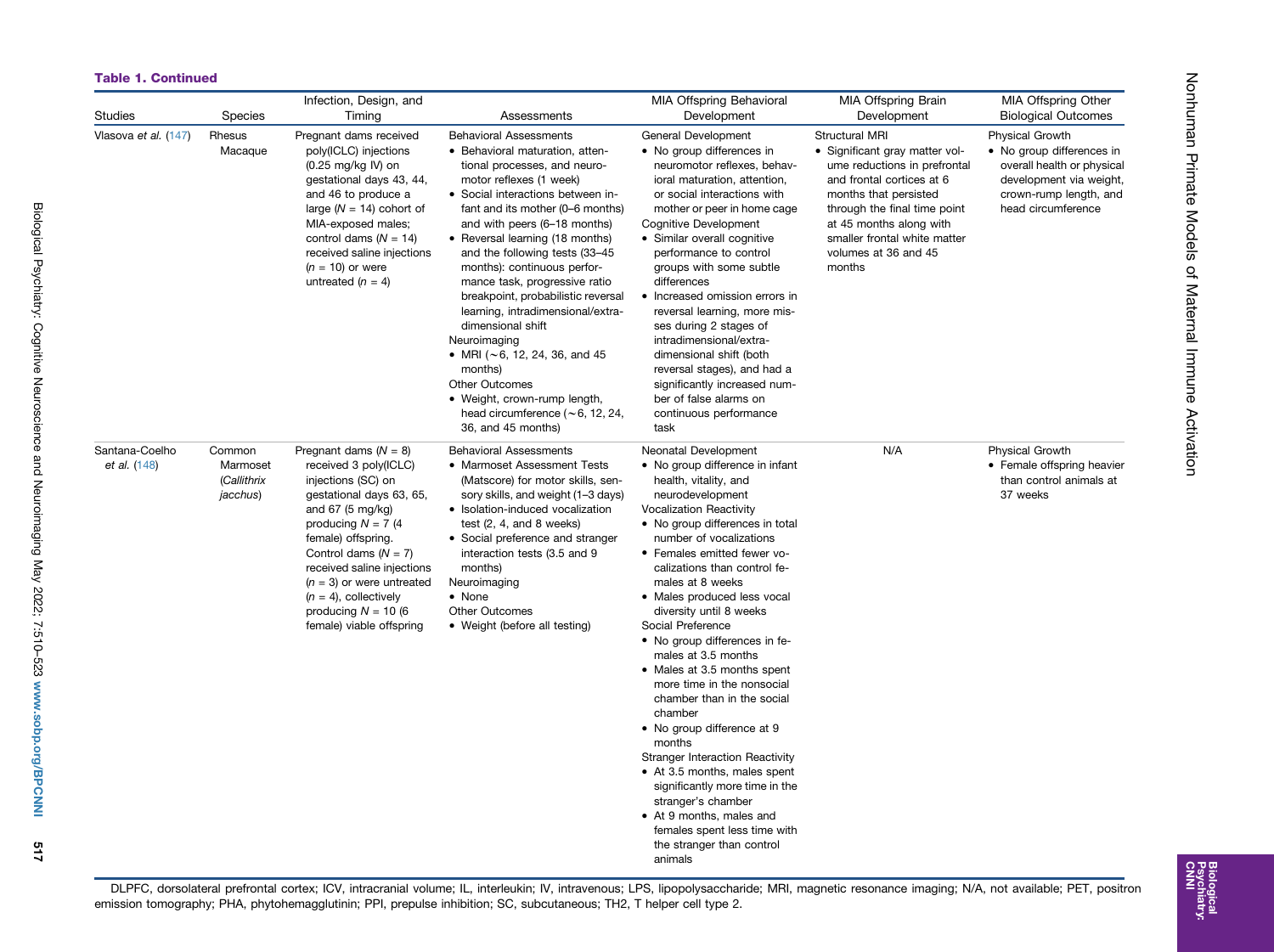NHP model. However, we expect neurodevelopmental outcomes in the NHP MIA model to be influenced by gestational timing, magnitude of the maternal immune response, and additional genetic and environmental insults as described in the rodent MIA model.

## Rhesus Monkey Maternal Influenza Models

Coe's group developed the first NHP model to investigate the impact of prenatal influenza exposure on offspring develop-ment ([138\)](#page-13-23). Pregnant monkeys were intranasally exposed to human-derived H3N2 strain of influenza during the early third trimester. Maternal infection was verified, and influenzaexposed and control offspring were evaluated from birth through 1.5 years. Early behavioral and stress assessments were similar between the two groups, though influenzaexposed offspring demonstrated a more rapid autonomy from the mother by 4 months old. Influenza-exposed offspring also exhibited a reduction in both intracranial volume (ICV) and gray matter in the prefrontal, frontal, cingulate, insula, parietal, and temporal-auditory regions, paired with white matter reductions in the parietal lobes and the left temporal-auditory region. Although the extent of regional gray matter reduction was reduced after ICV correction, volumetric decreases were still evident in the frontal and parietal lobes and the cingulate gyrus of influenza-exposed animals, as were white matter volume reductions in the parietal lobe. This pioneering study both provided evidence linking maternal influenza exposure with alterations in NHP offspring brain and behavioral development, and provided a translational framework to explore the long-term consequences of prenatal immune challenge on NHP neurodevelopment.

## Rhesus Monkey Maternal LPS Models

In parallel, Coe's group also developed the first rhesus monkey MIA model using LPS to elicit a maternal immune response in the early third trimester ([139\)](#page-13-24). Rhesus macaques born to dams exposed to LPS exhibited subtle alterations in behavior throughout development, including heightened responsiveness during neonatal development assessments at 2 weeks of age, followed by less reactivity during an anxiety assessment at 8 to 9 months. The LPS-exposed offspring also exhibited periodic findings of physiological differences, including increased cellular reactivity to in vitro blood stimulated early in development and differential response to negative glucocorticoid feedback after an overnight dexamethasone treatment. In contrast to the reduction in ICV described above for influenzaexposed offspring, the LPS-exposed offspring demonstrated marginally larger ICV compared with control offspring at 1 year. Although global gray matter did not differ statistically between groups, selective gray matter increases in LPS monkeys were seen in parietal and frontal areas, in addition to the hippocampus and putamen. LPS monkeys had a significant increase in mean global white matter volume, with nearly all regions significantly larger in LPS-exposed monkeys compared with control offspring. The study provided the first evidence that artificially stimulating the maternal immune response in NHPs results in changes in offspring brain and behavioral development.

## Rhesus Monkey Maternal Poly(I:C) Models

In collaboration with the late Dr. Paul Patterson, our laboratory developed the first poly(I:C)-based NHP MIA model. Over the past decade, we have generated 3 cohorts of rhesus monkey offspring born to MIA-treated dams: 1) first-trimester dosing cohort, 2) pilot comparison of first- versus second-trimester exposure, and 3) first-trimester male offspring cohort that has recently completed comprehensive brain and behavioral phenotyping from birth through 4 years of age.

First-Trimester Dosing Cohort. The first cohort was generated to evaluate 3 doses of a modified form of poly(I:C) stabilized with poly(ICLC) (poly-L-lysine) [\(140](#page-13-25)). Pregnant dams received 6 injections in the late first trimester of 0.25 mg/kg, 0.5 mg/kg, or 1 mg/kg poly(ICLC) ( $n = 1$  dam,  $n = 2$  dams,  $n = 1$ dam, respectively) or saline  $(n = 4)$ . Interleukin 6 data confirmed a robust immune response and thus guided our final MIAinduction protocol of 3 injections used for future cohorts. General health and development were monitored along with periodic screening of offspring for maladaptive behaviors, including the increased frequency of whole-body stereotypies exhibited by the MIA-treated offspring at 6 months of age. The brain tissue obtained from the offspring of the dosing cohort at 3.5 years was then used to carry out an initial assessment of brain pathology in the NHP MIA model by quantifying dendritic morphology in layer III pyramidal neurons in the dorsolateral PFC (DLPFC). Our results showed that MIA-treated offspring have a narrower apical dendritic diameter and more oblique dendrites compared with control offspring and highlighted the frontal cortex as a potentially vulnerable region in NHPs exposed to prenatal immune challenge.

First- Versus Second-Trimester Exposure Cohort. We then conducted a pilot comparison of NHP offspring born to dams that received 3 poly(ICLC) injections in the late first ( $n = 6$ ) or second ( $n = 7$ ) trimesters that included an evaluation of offspring behavior [\(141,](#page-13-26)[142\)](#page-13-27), immune [\(143](#page-13-28)), and brain [K.L. Hanson, Ph.D., et al., unpublished data, November 2020; ([144](#page-13-29)[,145](#page-13-30))] development. Although there were no consistent differences early in development, the offspring exposed to MIA in either trimester displayed increased repetitive behaviors and changes in social development as they matured, with more differences specifically between first- and second-trimester offspring compared with control offspring summarized in Figure S3 in Bauman et al. [\(141](#page-13-26)). When evaluated with unfamiliar conspecifics, first-trimester MIA offspring also deviated from species-typical social behavior by inappropriately interacting with an unfamiliar animal and later exhibited atypical patterns of social attention when evaluated in a novel eye-tracking paradigm [\(142](#page-13-27)). The male MIA-treated offspring from this cohort also underwent in vivo positron emission tomography scanning at approximately 3.5 years of age using the tracer FMT to measure presynaptic dopamine levels in the striatum [\(144](#page-13-29)). Analysis of FMT signal in the striatum showed that MIA-exposed monkeys had a significantly higher FMT index of influx as compared with control animals—a hallmark feature of human psychosis [\(146](#page-13-31)). The MIA-treated animals also exhibited alterations in immune function relevant to NDDs, characterized by elevated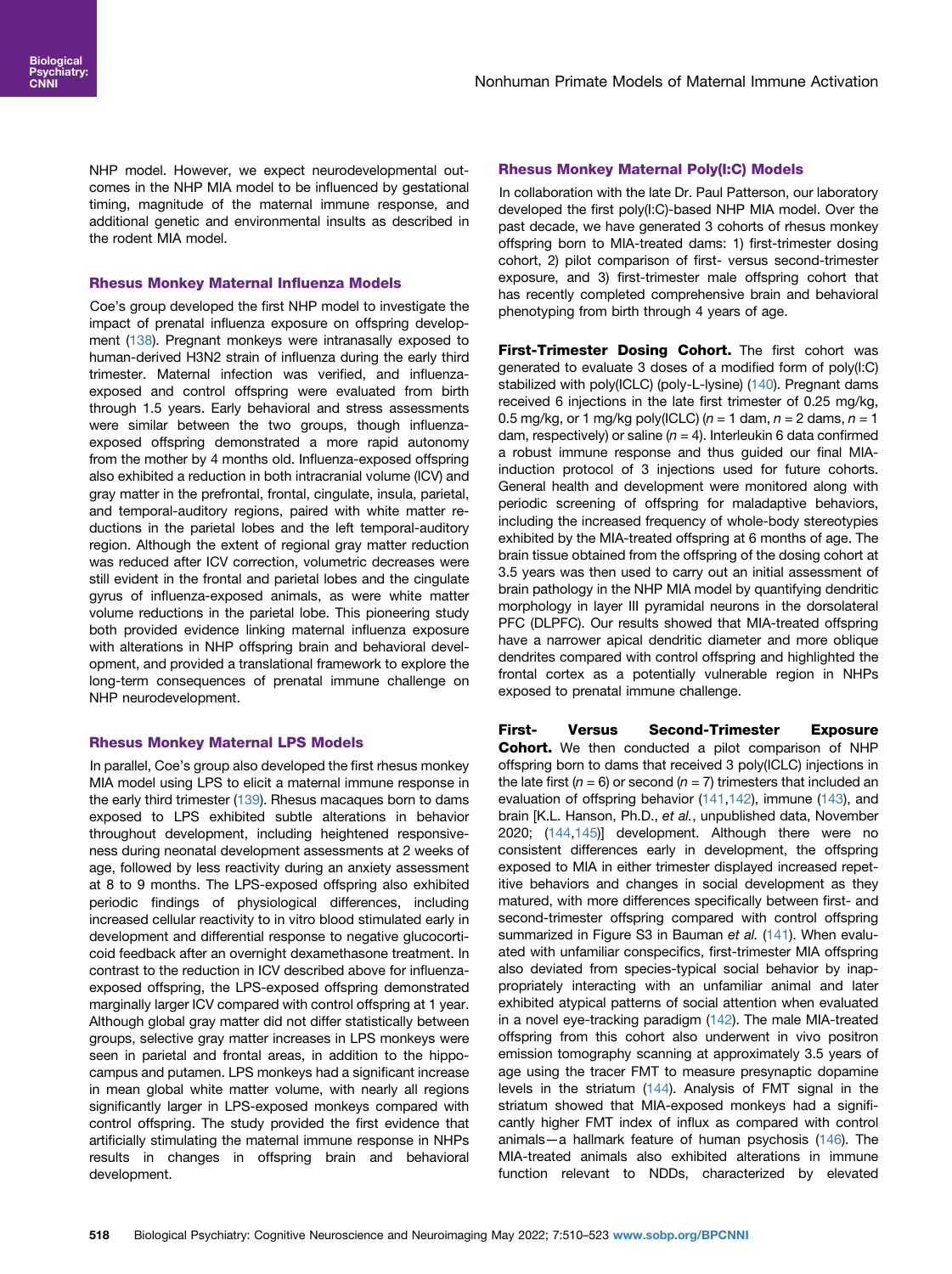production of innate inflammatory cytokines both at baseline and following stimulation at 1 year and 4 years of age, including elevated interleukin  $1\beta$  paired with increased production of T helper cell type 2 cytokines, interleukin 4, and interleukin 13 ([143\)](#page-13-28). Finally, RNA sequencing of PFC, anterior cingulate, hippocampus, and primary visual cortex implicated alterations in transposable element biology, synaptic connectivity, and myelination with relative hippocampal vulnerability in the adolescent brain of MIA-exposed NHPs ([145](#page-13-30)). We have also recently replicated the findings of aberrant dendritic morphology in the DLPFC ([140\)](#page-13-25), with both first- and secondtrimester MIA-exposed monkeys exhibiting an increase in dendritic branching in pyramidal cells in both infra- and supragranular layers in DLPFC, paired with a significant decrease in apical dendrite diameter in the infragranular layers of the DLPFC. Collectively, these transcriptional and neuropathological changes may provide unique insight into prodromal changes in the brain during a vulnerable period of late adolescent/early adulthood and suggest that the NHP MIA model may provide a translational tool to examine underlying molecular and cellular biology of brain development impacted by prenatal immune challenge.

First-Trimester Longitudinal Behavior and Neuroimaging Cohort. To systematically explore the developmental trajectory of risk associated with prenatal immune challenge, we have recently generated a third cohort of firsttrimester MIA-exposed ( $n = 14$ ) and control ( $n = 14$ ) male monkeys that have undergone longitudinal neuroimaging paired with comprehensive behavioral characterization. These studies are ongoing, including a comprehensive assessment of social and immune system development paired with multimodal neuroimaging. Our preliminary findings indicate that MIA-exposed animals exhibited volumetric reductions in brain growth throughout development paired with subtle changes in cognitive development ([147\)](#page-13-32). Specifically, longitudinal magnetic resonance imaging revealed significant gray matter volume reductions in the frontal and prefrontal cortices of infant MIA-treated offspring that persisted throughout development, along with smaller frontal white matter volumes in MIA-treated offspring that emerged during adolescence. These findings provide the first longitudinal evidence of early postnatal changes in brain development in MIA-exposed NHPs and establish a model system to explore the emergence of brain and behavioral changes from birth through late adolescence. Additional datasets are currently in preparation for publication, including a comprehensive assessment of social and immune system development paired with multimodal neuroimaging.

#### Marmoset Maternal Poly(I:C) Models

The recently established marmoset MIA model [\(148](#page-13-33)) provides an opportunity to explore the impact of prenatal immune challenge in a species that is playing an increasing role in neurodevelopmental research. For a NHP, marmosets are comparatively small; have a higher reproductive efficiency with respect to gestation, delivery intervals, and litter size; and overall have a shorter life history and development, becoming sexually mature at around 1.5 years of age [\(149](#page-13-34)). Similar to the rhesus monkey MIA model, poly(ICLC) was used to elicit a

maternal immune response during the late first trimester (administered on days 63, 65, and 67), and offspring were studied through adolescence (9 months old). There was a significant increase in inflammatory cytokines, such as tumor necrosis factor  $\alpha$ , in poly(I:C)-treated dams, although notable sickness behaviors were not generally observed. As with the rhesus monkey MIA model, there were no immediate effects of MIA on infant health and development. Yet, subtle and sexspecific behavioral differences emerged as MIA-exposed females demonstrated reduced vocalizations when separated from their social group at 8 weeks of age and MIA-exposed males spent more time in a nonsocial chamber in a modified 3-chamber sociability assay at 3.5 months. Furthermore, both male and female MIA-exposed offspring spent less time with a stranger conspecific at 9 months of age than control offspring. Cross-species comparisons between the marmoset and rhesus monkey MIA models may provide additional opportunities to explore neurobiological underpinnings in NHPs prenatally exposed to immune challenge.

#### FUTURE DIRECTIONS

Sex as a biological variable has been understudied in the MIA model literature, despite mounting evidence in rodent models indicating that male and female offspring exhibit sex-specific trajectories in neurobehavioral development ([150](#page-13-35)). The underrepresentation of female offspring in the current NHP MIA models represents critical gaps in our knowledge, which will be the focus of our next cohort of MIA-exposed offspring. Further, while much progress has been made in our understanding of the link between maternal infection and offspring NDD risk, it has become increasingly clear that we currently do not know which pregnancies are vulnerable and which are resilient to prenatal immune challenge. The preclinical MIA model provides a platform to systematically evaluate susceptibility, resilience, and underlying phenotypic heterogeneity in response to prenatal immune challenge. This, in turn, provides a framework for translating results from preclinical models to evidence-based guidelines to improve women's health and pregnancy outcomes. Although the prenatal environment might be considered a period of vulnerability for NDD-related insults, we consider it to be a time when preventive strategies and therapeutic interventions may be most effective. Given that millions of pregnant women experience infection each year, even a small decrease in risk could have a significant public health effect on NDD outcomes.

#### ACKNOWLEDGMENTS AND DISCLOSURES

This work was supported by the National Institute of Mental Health (Grant Nos. P50MH106438 and P50MH106438-06 to University of California Davis Conte Center) and the Eunice Kennedy Shriver National Institute of Child Health and Human Development (Grant No. P50HD103526 to University of California Davis Medical Investigation of Neurodevelopmental Disorders Institute Intellectual and Developmental Disabilities Research Center).

We thank collaborators of the University of California Davis Conte Center and Intellectual and Developmental Disabilities Research Center for conversations on the topic, Dr. Cyndi Schumann for providing insightful comments on an early draft of the manuscript, and Anurupa Kar and Felisa Carbajal for assistance in preparing the manuscript.

The authors report no biomedical financial interests or potential conflicts of interest.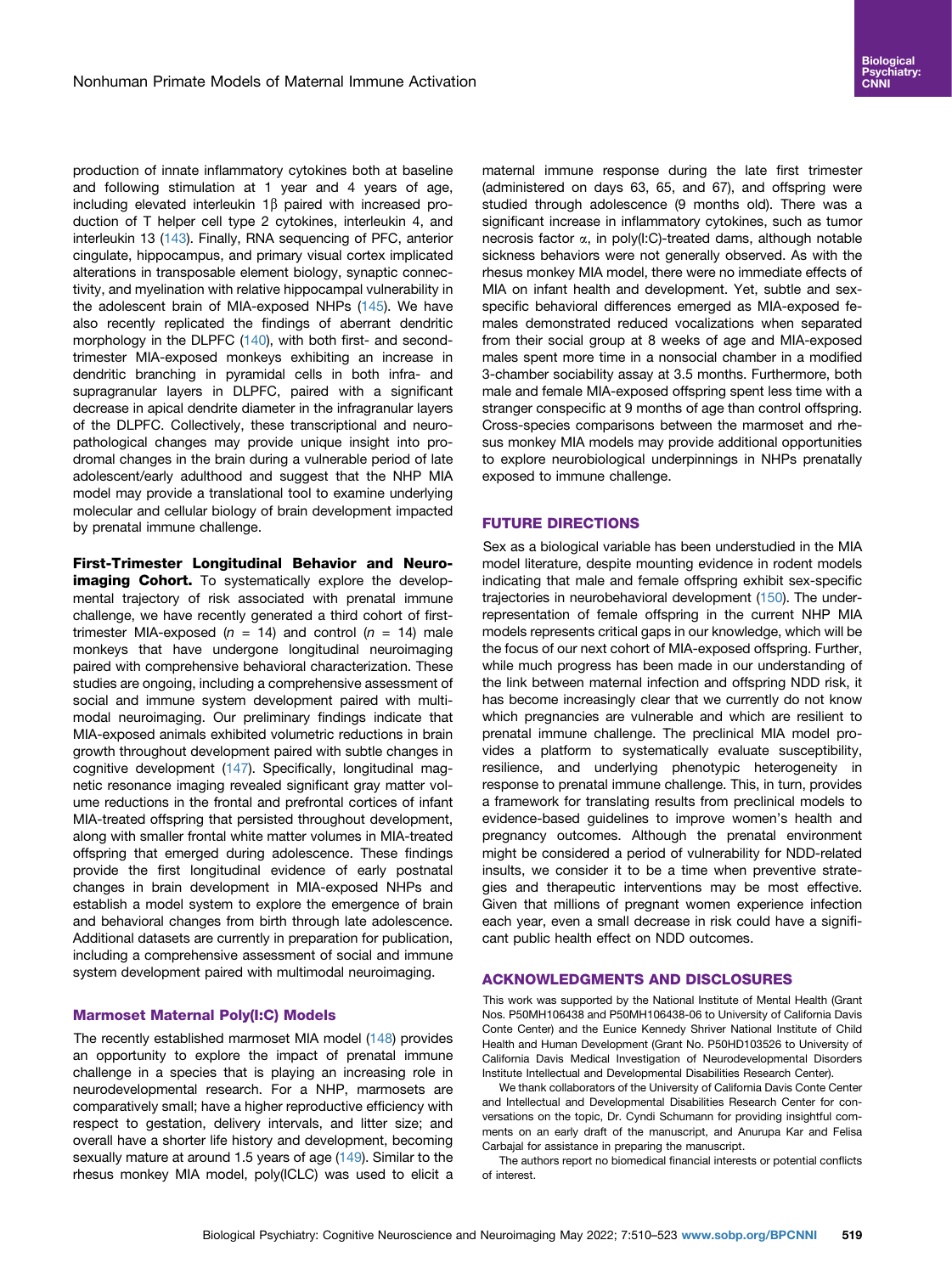## ARTICLE INFORMATION

From the Department of Psychiatry and Behavioral Sciences, MIND Institute, and California National Primate Research Center, University of California Davis, Davis, California.

AMR is currently affiliated with the Laboratory of Neuropsychology, National Institute of Mental Health, Bethesda, Maryland.

Address correspondence to Melissa D. Bauman, Ph.D., at [mdbauman@](mailto:mdbauman@ucdavis.edu) [ucdavis.edu](mailto:mdbauman@ucdavis.edu).

Received Sep 27, 2021; revised Jan 13, 2022; accepted Feb 24, 2022.

## **REFERENCES**

- <span id="page-10-0"></span>1. [Knuesel I, Chicha L, Britschgi M, Schobel SA, Bodmer M,](http://refhub.elsevier.com/S2451-9022(22)00051-9/sref1) Hellings JA, et al. [\(2014\): Maternal immune activation and abnormal](http://refhub.elsevier.com/S2451-9022(22)00051-9/sref1) [brain development across CNS disorders. Nat Rev Neurol 10:643](http://refhub.elsevier.com/S2451-9022(22)00051-9/sref1)– [660.](http://refhub.elsevier.com/S2451-9022(22)00051-9/sref1)
- <span id="page-10-1"></span>2. [Meyer U \(2019\): Neurodevelopmental resilience and susceptibility to](http://refhub.elsevier.com/S2451-9022(22)00051-9/sref2) [maternal immune activation. Trends Neurosci 42:793](http://refhub.elsevier.com/S2451-9022(22)00051-9/sref2)–806.
- <span id="page-10-2"></span>3. [Collier SA, Rasmussen SA, Feldkamp ML, Honein MA, National Birth](http://refhub.elsevier.com/S2451-9022(22)00051-9/sref3) [Defects Prevention Study \(2009\): Prevalence of self-reported infec](http://refhub.elsevier.com/S2451-9022(22)00051-9/sref3)[tion during pregnancy among control mothers in the National Birth](http://refhub.elsevier.com/S2451-9022(22)00051-9/sref3) [Defects Prevention Study. Birth Defects Res A Clin Mol Teratol](http://refhub.elsevier.com/S2451-9022(22)00051-9/sref3) [85:193](http://refhub.elsevier.com/S2451-9022(22)00051-9/sref3)–201.
- <span id="page-10-3"></span>4. [Meyer U \(2014\): Prenatal poly\(I:C\) exposure and other developmental](http://refhub.elsevier.com/S2451-9022(22)00051-9/sref4) [immune activation models in rodent systems. Biol Psychiatry 75:307](http://refhub.elsevier.com/S2451-9022(22)00051-9/sref4)– [315.](http://refhub.elsevier.com/S2451-9022(22)00051-9/sref4)
- <span id="page-10-4"></span>5. [Yang F, Zheng Q, Jin L \(2019\): Dynamic function and composition](http://refhub.elsevier.com/S2451-9022(22)00051-9/sref5) [changes of immune cells during normal and pathological pregnancy](http://refhub.elsevier.com/S2451-9022(22)00051-9/sref5) [at the maternal-fetal interface. Front Immunol 10:2317](http://refhub.elsevier.com/S2451-9022(22)00051-9/sref5).
- <span id="page-10-5"></span>[Deverman BE, Patterson PH \(2009\): Cytokines and CNS develop](http://refhub.elsevier.com/S2451-9022(22)00051-9/sref6)[ment. Neuron 64:61](http://refhub.elsevier.com/S2451-9022(22)00051-9/sref6)-78.
- <span id="page-10-6"></span>7. [Yockey LJ, Iwasaki A \(2018\): Interferons and proin](http://refhub.elsevier.com/S2451-9022(22)00051-9/sref7)flammatory cyto[kines in pregnancy and fetal development. Immunity 49:397](http://refhub.elsevier.com/S2451-9022(22)00051-9/sref7)–412.
- <span id="page-10-7"></span>8. [Spann MN, Monk C, Scheinost D, Peterson BS \(2018\): Maternal](http://refhub.elsevier.com/S2451-9022(22)00051-9/sref8) [immune activation during the third trimester is associated with](http://refhub.elsevier.com/S2451-9022(22)00051-9/sref8) [neonatal functional connectivity of the salience network and fetal to](http://refhub.elsevier.com/S2451-9022(22)00051-9/sref8) [toddler behavior. J Neurosci 38:2877](http://refhub.elsevier.com/S2451-9022(22)00051-9/sref8)–2886.
- 9. [Rudolph MD, Graham AM, Feczko E, Miranda-Dominguez O,](http://refhub.elsevier.com/S2451-9022(22)00051-9/sref9) Rasmussen JM, Nardos R, et al. [\(2018\): Maternal IL-6 during](http://refhub.elsevier.com/S2451-9022(22)00051-9/sref9) [pregnancy can be estimated from newborn brain connectivity and](http://refhub.elsevier.com/S2451-9022(22)00051-9/sref9) [predicts future working memory in offspring. Nat Neurosci 21:765](http://refhub.elsevier.com/S2451-9022(22)00051-9/sref9)– [772.](http://refhub.elsevier.com/S2451-9022(22)00051-9/sref9)
- 10. [Rasmussen JM, Graham AM, Entringer S, Gilmore JH, Styner M,](http://refhub.elsevier.com/S2451-9022(22)00051-9/sref10) Fair DA, et al. [\(2019\): Maternal interleukin-6 concentration during](http://refhub.elsevier.com/S2451-9022(22)00051-9/sref10) [pregnancy is associated with variation in frontolimbic white matter](http://refhub.elsevier.com/S2451-9022(22)00051-9/sref10) [and cognitive development in early life. Neuroimage 185:825](http://refhub.elsevier.com/S2451-9022(22)00051-9/sref10)–835.
- 11. [Graham AM, Rasmussen JM, Rudolph MD, Heim CM, Gilmore JH,](http://refhub.elsevier.com/S2451-9022(22)00051-9/sref11) Styner M, et al. [\(2018\): Maternal systemic interleukin-6 during preg](http://refhub.elsevier.com/S2451-9022(22)00051-9/sref11)[nancy is associated with newborn amygdala phenotypes and sub](http://refhub.elsevier.com/S2451-9022(22)00051-9/sref11)[sequent behavior at 2 years of age. Biol Psychiatry 83:109](http://refhub.elsevier.com/S2451-9022(22)00051-9/sref11)–119.
- 12. [Thurmann L, Herberth G, Rolle-Kampczyk U, Roder S, Borte M, von](http://refhub.elsevier.com/S2451-9022(22)00051-9/sref12) Bergen M, et al. [\(2019\): Elevated gestational IL-13 during fetal](http://refhub.elsevier.com/S2451-9022(22)00051-9/sref12) [development is associated with hyperactivity and inattention in eight](http://refhub.elsevier.com/S2451-9022(22)00051-9/sref12)[year-old children. Front Immunol 10:1658](http://refhub.elsevier.com/S2451-9022(22)00051-9/sref12).
- <span id="page-10-8"></span>13. [Goldstein JM, Cohen JE, Mareckova K, Holsen L, Whit](http://refhub.elsevier.com/S2451-9022(22)00051-9/sref13)field-Gabrieli S, Gilman SE, et al. [\(2021\): Impact of prenatal maternal](http://refhub.elsevier.com/S2451-9022(22)00051-9/sref13) [cytokine exposure on sex differences in brain circuitry regulating](http://refhub.elsevier.com/S2451-9022(22)00051-9/sref13) [stress in offspring 45 years later. Proc Natl Acad Sci U S A 118:](http://refhub.elsevier.com/S2451-9022(22)00051-9/sref13) [e2014464118](http://refhub.elsevier.com/S2451-9022(22)00051-9/sref13).
- <span id="page-10-9"></span>14. [Bauman MD, Van de Water J \(2020\): Translational opportunities in the](http://refhub.elsevier.com/S2451-9022(22)00051-9/sref14) [prenatal immune environment: Promises and limitations of the](http://refhub.elsevier.com/S2451-9022(22)00051-9/sref14) [maternal immune activation model. Neurobiol Dis 141:104864](http://refhub.elsevier.com/S2451-9022(22)00051-9/sref14).
- <span id="page-10-10"></span>15. [Coyne CB, Lazear HM \(2016\): Zika virus](http://refhub.elsevier.com/S2451-9022(22)00051-9/sref15)—reigniting the TORCH. Nat [Rev Microbiol 14:707](http://refhub.elsevier.com/S2451-9022(22)00051-9/sref15)–715.
- <span id="page-10-11"></span>16. [Brown AS \(2012\): Epidemiologic studies of exposure to prenatal](http://refhub.elsevier.com/S2451-9022(22)00051-9/sref16) [infection and risk of schizophrenia and autism. Dev Neurobiol](http://refhub.elsevier.com/S2451-9022(22)00051-9/sref16) [72:1272](http://refhub.elsevier.com/S2451-9022(22)00051-9/sref16)–1276.
- <span id="page-10-12"></span>17. [Kepinska AP, Iyegbe CO, Vernon AC, Yolken R, Murray RM,](http://refhub.elsevier.com/S2451-9022(22)00051-9/sref17) [Pollak TA \(2020\): Schizophrenia and in](http://refhub.elsevier.com/S2451-9022(22)00051-9/sref17)fluenza at the centenary of the 1918-1919 Spanish infl[uenza pandemic: Mechanisms of psychosis](http://refhub.elsevier.com/S2451-9022(22)00051-9/sref17) [risk. Front Psychiatry 11:72](http://refhub.elsevier.com/S2451-9022(22)00051-9/sref17).
- <span id="page-10-13"></span>18. [Khandaker GM, Zimbron J, Lewis G, Jones PB \(2013\): Prenatal](http://refhub.elsevier.com/S2451-9022(22)00051-9/sref18) [maternal infection, neurodevelopment and adult schizophrenia: A](http://refhub.elsevier.com/S2451-9022(22)00051-9/sref18) [systematic review of population-based studies. Psychol Med](http://refhub.elsevier.com/S2451-9022(22)00051-9/sref18) [43:239](http://refhub.elsevier.com/S2451-9022(22)00051-9/sref18)–257.
- 19. [Brown AS, Cohen P, Harkavy-Friedman J, Babulas V, Malaspina D,](http://refhub.elsevier.com/S2451-9022(22)00051-9/sref19) Gorman JM, et al. [\(2001\): A.E. Bennett Research Award. Prenatal](http://refhub.elsevier.com/S2451-9022(22)00051-9/sref19) [rubella, premorbid abnormalities, and adult schizophrenia. Biol Psy](http://refhub.elsevier.com/S2451-9022(22)00051-9/sref19)[chiatry 49:473](http://refhub.elsevier.com/S2451-9022(22)00051-9/sref19)–486.
- 20. [Buka SL, Cannon TD, Torrey EF, Yolken RH, Collaborative Study](http://refhub.elsevier.com/S2451-9022(22)00051-9/sref20) [Group on the Perinatal Origins of Severe Psychiatric Disorders](http://refhub.elsevier.com/S2451-9022(22)00051-9/sref20) [\(2008\): Maternal exposure to herpes simplex virus and risk of psy](http://refhub.elsevier.com/S2451-9022(22)00051-9/sref20)[chosis among adult offspring. Biol Psychiatry 63:809](http://refhub.elsevier.com/S2451-9022(22)00051-9/sref20)–815.
- 21. [Mortensen PB, Pedersen CB, Hougaard DM, Norgaard-Petersen B,](http://refhub.elsevier.com/S2451-9022(22)00051-9/sref21) Mors O, Borglum AD, et al. [\(2010\): A Danish National Birth Cohort](http://refhub.elsevier.com/S2451-9022(22)00051-9/sref21) [study of maternal HSV-2 antibodies as a risk factor for schizophrenia](http://refhub.elsevier.com/S2451-9022(22)00051-9/sref21) [in their offspring. Schizophr Res 122:257](http://refhub.elsevier.com/S2451-9022(22)00051-9/sref21)–263.
- 22. [Borglum AD, Demontis D, Grove J, Pallesen J, Hollegaard MV,](http://refhub.elsevier.com/S2451-9022(22)00051-9/sref22) Pedersen CB, et al. [\(2014\): Genome-wide study of association and](http://refhub.elsevier.com/S2451-9022(22)00051-9/sref22) [interaction with maternal cytomegalovirus infection suggests new](http://refhub.elsevier.com/S2451-9022(22)00051-9/sref22) [schizophrenia loci. Mol Psychiatry 19:325](http://refhub.elsevier.com/S2451-9022(22)00051-9/sref22)–333.
- 23. [Mortensen PB, Norgaard-Pedersen B, Waltoft BL, Sorensen TL,](http://refhub.elsevier.com/S2451-9022(22)00051-9/sref23) [Hougaard D, Torrey EF,](http://refhub.elsevier.com/S2451-9022(22)00051-9/sref23) et al. (2007): Toxoplasma gondii as a risk [factor for early-onset schizophrenia: Analysis of](http://refhub.elsevier.com/S2451-9022(22)00051-9/sref23) filter paper blood [samples obtained at birth. Biol Psychiatry 61:688](http://refhub.elsevier.com/S2451-9022(22)00051-9/sref23)–693.
- 24. [Brown AS, Schaefer CA, Quesenberry CP Jr, Liu L, Babulas VP,](http://refhub.elsevier.com/S2451-9022(22)00051-9/sref24) [Susser ES \(2005\): Maternal exposure to toxoplasmosis and risk of](http://refhub.elsevier.com/S2451-9022(22)00051-9/sref24) [schizophrenia in adult offspring. Am J Psychiatry 162:767](http://refhub.elsevier.com/S2451-9022(22)00051-9/sref24)–773.
- 25. [Babulas V, Factor-Litvak P, Goetz R, Schaefer CA, Brown AS \(2006\):](http://refhub.elsevier.com/S2451-9022(22)00051-9/sref25) [Prenatal exposure to maternal genital and reproductive infections](http://refhub.elsevier.com/S2451-9022(22)00051-9/sref25) [and adult schizophrenia. Am J Psychiatry 163:927](http://refhub.elsevier.com/S2451-9022(22)00051-9/sref25)–929.
- 26. [Sørensen HJ, Mortensen EL, Reinisch JM, Mednick SA \(2009\): As](http://refhub.elsevier.com/S2451-9022(22)00051-9/sref26)[sociation between prenatal exposure to bacterial infection and risk of](http://refhub.elsevier.com/S2451-9022(22)00051-9/sref26) [schizophrenia. Schizophr Bull 35:631](http://refhub.elsevier.com/S2451-9022(22)00051-9/sref26)–637.
- <span id="page-10-14"></span>27. [Chess S \(1971\): Autism in children with congenital rubella. J Autism](http://refhub.elsevier.com/S2451-9022(22)00051-9/sref27) [Child Schizophr 1:33](http://refhub.elsevier.com/S2451-9022(22)00051-9/sref27)–47.
- 28. [Desmond MM, Wilson GS, Melnick JL, Singer DB, Zion TE,](http://refhub.elsevier.com/S2451-9022(22)00051-9/sref28) Rudolph AJ, et al. [\(1967\): Congenital rubella encephalitis. Course and](http://refhub.elsevier.com/S2451-9022(22)00051-9/sref28) [early sequelae. J Pediatr 71:311](http://refhub.elsevier.com/S2451-9022(22)00051-9/sref28)–331.
- 29. [Deykin EY, MacMahon B \(1979\): Viral exposure and autism. Am J](http://refhub.elsevier.com/S2451-9022(22)00051-9/sref29) [Epidemiol 109:628](http://refhub.elsevier.com/S2451-9022(22)00051-9/sref29)–638.
- 30. [Ivarsson SA, Bjerre I, Vegfors P, Ahlfors K \(1990\): Autism as one of](http://refhub.elsevier.com/S2451-9022(22)00051-9/sref30) [several disabilities in two children with congenital cytomegalovirus](http://refhub.elsevier.com/S2451-9022(22)00051-9/sref30) [infection. Neuropediatrics 21:102](http://refhub.elsevier.com/S2451-9022(22)00051-9/sref30)–103.
- 31. [Markowitz PI \(1983\): Autism in a child with congenital cytomegalo](http://refhub.elsevier.com/S2451-9022(22)00051-9/sref31)[virus infection. J Autism Dev Disord 13:249](http://refhub.elsevier.com/S2451-9022(22)00051-9/sref31)–253.
- 32. [Sweeten TL, Posey DJ, McDougle CJ \(2004\): Brief report: Autistic](http://refhub.elsevier.com/S2451-9022(22)00051-9/sref32) [disorder in three children with cytomegalovirus infection. J Autism](http://refhub.elsevier.com/S2451-9022(22)00051-9/sref32) [Dev Disord 34:583](http://refhub.elsevier.com/S2451-9022(22)00051-9/sref32)–586.
- <span id="page-10-15"></span>33. [Atladottir HO, Thorsen P, Ostergaard L, Schendel DE, Lemcke S,](http://refhub.elsevier.com/S2451-9022(22)00051-9/sref33) Abdallah M, et al. [\(2010\): Maternal infection requiring hospitalization](http://refhub.elsevier.com/S2451-9022(22)00051-9/sref33) [during pregnancy and autism spectrum disorders. J Autism Dev](http://refhub.elsevier.com/S2451-9022(22)00051-9/sref33) [Disord 40:1423](http://refhub.elsevier.com/S2451-9022(22)00051-9/sref33)–1430.
- <span id="page-10-16"></span>34. [Atladóttir HÓ, Henriksen TB, Schendel DE, Parner ET \(2012\): Autism](http://refhub.elsevier.com/S2451-9022(22)00051-9/sref34) [after infection, febrile episodes, and antibiotic use during pregnancy:](http://refhub.elsevier.com/S2451-9022(22)00051-9/sref34) [An exploratory study. Pediatrics 130:e1447](http://refhub.elsevier.com/S2451-9022(22)00051-9/sref34)–e1454.
- <span id="page-10-17"></span>35. [Zerbo O, Iosif AM, Walker C, Ozonoff S, Hansen RL, Hertz-Picciotto I](http://refhub.elsevier.com/S2451-9022(22)00051-9/sref35) (2013): Is maternal infl[uenza or fever during pregnancy associated](http://refhub.elsevier.com/S2451-9022(22)00051-9/sref35) [with autism or developmental delays? Results from the CHARGE](http://refhub.elsevier.com/S2451-9022(22)00051-9/sref35) [\(CHildhood Autism Risks from Genetics and Environment\) study.](http://refhub.elsevier.com/S2451-9022(22)00051-9/sref35) [J Autism Dev Disord 43:25](http://refhub.elsevier.com/S2451-9022(22)00051-9/sref35)–33.
- <span id="page-10-18"></span>36. [Zerbo O, Qian Y, Yoshida C, Grether JK, Van de Water J, Croen LA](http://refhub.elsevier.com/S2451-9022(22)00051-9/sref36) [\(2015\): Maternal infection during pregnancy and autism spectrum](http://refhub.elsevier.com/S2451-9022(22)00051-9/sref36) [disorders. J Autism Dev Disord 45:4015](http://refhub.elsevier.com/S2451-9022(22)00051-9/sref36)–4025.
- 37. [Lee BK, Magnusson C, Gardner RM, Blomstrom A, Newschaffer CJ,](http://refhub.elsevier.com/S2451-9022(22)00051-9/sref37) Burstyn I, et al. [\(2015\): Maternal hospitalization with infection during](http://refhub.elsevier.com/S2451-9022(22)00051-9/sref37)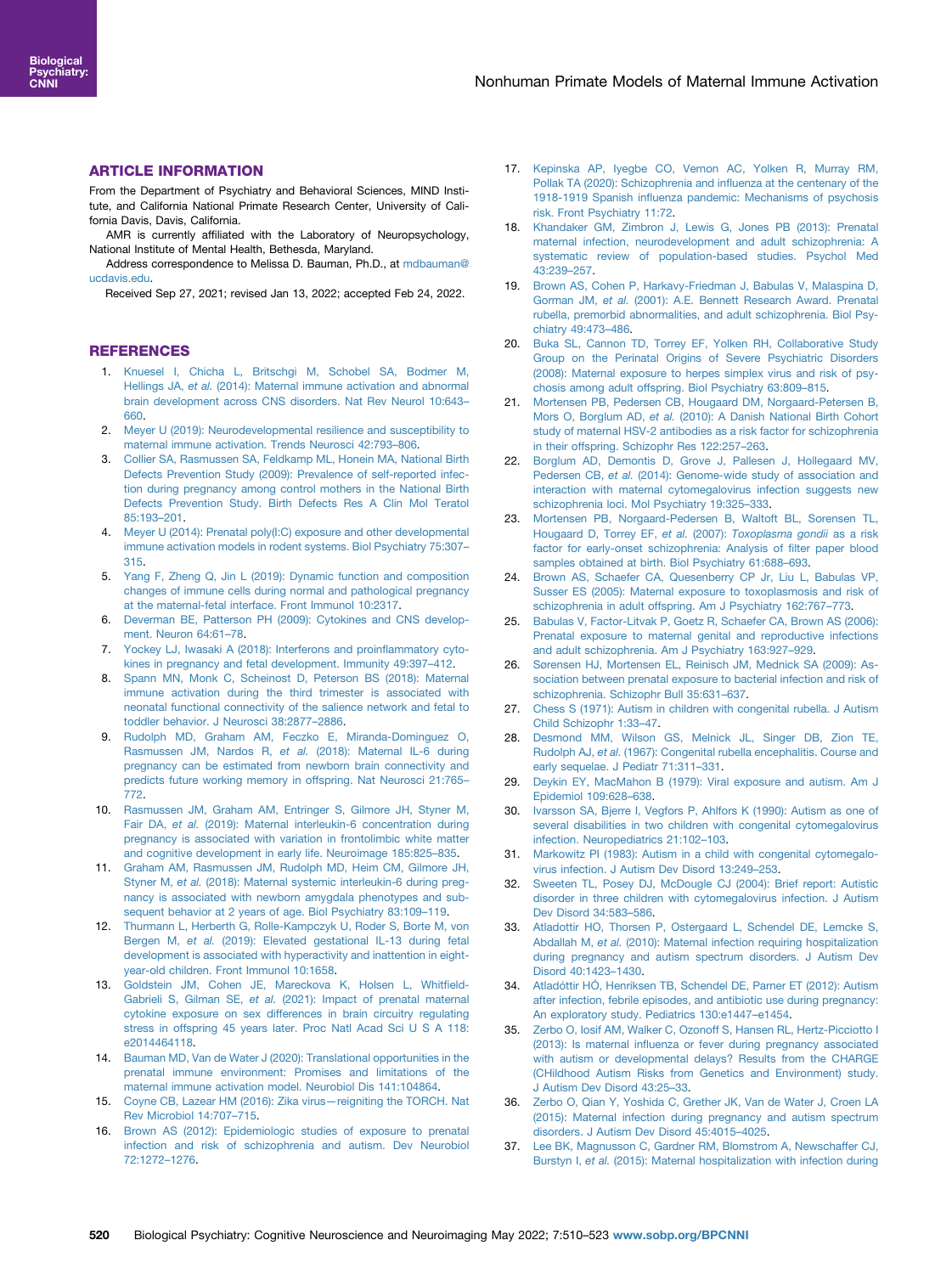[pregnancy and risk of autism spectrum disorders. Brain Behav](http://refhub.elsevier.com/S2451-9022(22)00051-9/sref37) [Immun 44:100](http://refhub.elsevier.com/S2451-9022(22)00051-9/sref37)–105.

- <span id="page-11-0"></span>38. [Al-Haddad BJS, Jacobsson B, Chabra S, Modzelewska D, Olson EM,](http://refhub.elsevier.com/S2451-9022(22)00051-9/sref38) Bernier R, et al. [\(2019\): Long-term risk of neuropsychiatric disease](http://refhub.elsevier.com/S2451-9022(22)00051-9/sref38) [after exposure to infection in utero. JAMA Psychiatry 76:594](http://refhub.elsevier.com/S2451-9022(22)00051-9/sref38)–602.
- <span id="page-11-1"></span>39. [Croen LA, Qian Y, Ashwood P, Zerbo O, Schendel D, Pinto-Martin J,](http://refhub.elsevier.com/S2451-9022(22)00051-9/sref39) et al. [\(2019\): Infection and fever in pregnancy and autism spectrum](http://refhub.elsevier.com/S2451-9022(22)00051-9/sref39) [disorders: Findings from the Study to Explore Early Development.](http://refhub.elsevier.com/S2451-9022(22)00051-9/sref39) [Autism Res 12:1551](http://refhub.elsevier.com/S2451-9022(22)00051-9/sref39)–1561.
- 40. [Frazier TW, Thompson L, Youngstrom EA, Law P, Hardan AY, Eng C,](http://refhub.elsevier.com/S2451-9022(22)00051-9/sref40) et al. [\(2014\): A twin study of heritable and shared environmental](http://refhub.elsevier.com/S2451-9022(22)00051-9/sref40) [contributions to autism. J Autism Dev Disord 44:2013](http://refhub.elsevier.com/S2451-9022(22)00051-9/sref40)–2025.
- 41. [Szatmari P, White J, Merikangas KR \(2007\): The use of genetic](http://refhub.elsevier.com/S2451-9022(22)00051-9/sref41) epidemiology to guide classifi[cation in child and adult psychopa](http://refhub.elsevier.com/S2451-9022(22)00051-9/sref41)[thology. Int Rev Psychiatry 19:483](http://refhub.elsevier.com/S2451-9022(22)00051-9/sref41)–496.
- <span id="page-11-2"></span>42. [Zaretsky MV, Alexander JM, Byrd W, Bawdon RE \(2004\): Transfer of](http://refhub.elsevier.com/S2451-9022(22)00051-9/sref42) infl[ammatory cytokines across the placenta. Obstet Gynecol](http://refhub.elsevier.com/S2451-9022(22)00051-9/sref42) [103:546](http://refhub.elsevier.com/S2451-9022(22)00051-9/sref42)–550.
- 43. [Ashdown H, Dumont Y, Ng M, Poole S, Boksa P, Luheshi GN \(2006\):](http://refhub.elsevier.com/S2451-9022(22)00051-9/sref43) [The role of cytokines in mediating effects of prenatal infection on the](http://refhub.elsevier.com/S2451-9022(22)00051-9/sref43) [fetus: Implications for schizophrenia. Mol Psychiatry 11:47](http://refhub.elsevier.com/S2451-9022(22)00051-9/sref43)–55.
- 44. [Samuelsson AM, Jennische E, Hansson HA, Holmang A \(2006\):](http://refhub.elsevier.com/S2451-9022(22)00051-9/sref44) [Prenatal exposure to interleukin-6 results in in](http://refhub.elsevier.com/S2451-9022(22)00051-9/sref44)flammatory neuro[degeneration in hippocampus with NMDA/GABA\(A\) dysregulation](http://refhub.elsevier.com/S2451-9022(22)00051-9/sref44) [and impaired spatial learning. Am J Physiol Regul Integr Comp](http://refhub.elsevier.com/S2451-9022(22)00051-9/sref44) [Physiol 290:R1345](http://refhub.elsevier.com/S2451-9022(22)00051-9/sref44)–R1356.
- 45. [Hauguel-de Mouzon S, Guerre-Millo M \(2006\): The placenta cytokine](http://refhub.elsevier.com/S2451-9022(22)00051-9/sref45) network and infl[ammatory signals. Placenta 27:794](http://refhub.elsevier.com/S2451-9022(22)00051-9/sref45)–798.
- 46. [Estes ML, McAllister AK \(2015\): Immune mediators in the brain and](http://refhub.elsevier.com/S2451-9022(22)00051-9/sref46) [peripheral tissues in autism spectrum disorder. Nat Rev Neurosci](http://refhub.elsevier.com/S2451-9022(22)00051-9/sref46) [16:469](http://refhub.elsevier.com/S2451-9022(22)00051-9/sref46)–486.
- <span id="page-11-3"></span>47. [Brown AS, Begg MD, Gravenstein S, Schaefer CA, Wyatt RJ,](http://refhub.elsevier.com/S2451-9022(22)00051-9/sref47) Bresnahan M, et al. [\(2004\): Serologic evidence of prenatal in](http://refhub.elsevier.com/S2451-9022(22)00051-9/sref47)fluenza in [the etiology of schizophrenia. Arch Gen Psychiatry 61:774](http://refhub.elsevier.com/S2451-9022(22)00051-9/sref47)–780.
- <span id="page-11-4"></span>48. [Buka SL, Tsuang MT, Torrey EF, Klebanoff MA, Wagner RL,](http://refhub.elsevier.com/S2451-9022(22)00051-9/sref48) [Yolken RH \(2001\): Maternal cytokine levels during pregnancy and](http://refhub.elsevier.com/S2451-9022(22)00051-9/sref48) [adult psychosis. Brain Behav Immun 15:411](http://refhub.elsevier.com/S2451-9022(22)00051-9/sref48)–420.
- 49. [Brown AS, Hooton J, Schaefer CA, Zhang H, Petkova E, Babulas V,](http://refhub.elsevier.com/S2451-9022(22)00051-9/sref49) et al. [\(2004\): Elevated maternal interleukin-8 levels and risk of](http://refhub.elsevier.com/S2451-9022(22)00051-9/sref49) [schizophrenia in adult offspring. Am J Psychiatry 161:889](http://refhub.elsevier.com/S2451-9022(22)00051-9/sref49)–895.
- 50. [Allswede DM, Yolken RH, Buka SL, Cannon TD \(2020\): Cytokine concen](http://refhub.elsevier.com/S2451-9022(22)00051-9/sref50)[trations throughout pregnancy and risk for psychosis in adult offspring: A](http://refhub.elsevier.com/S2451-9022(22)00051-9/sref50) [longitudinal case-control study. Lancet Psychiatry 7:254](http://refhub.elsevier.com/S2451-9022(22)00051-9/sref50)–261.
- <span id="page-11-5"></span>51. [Severance EG, Gressitt KL, Buka SL, Cannon TD, Yolken RH \(2014\):](http://refhub.elsevier.com/S2451-9022(22)00051-9/sref51) [Maternal complement C1q and increased odds for psychosis in adult](http://refhub.elsevier.com/S2451-9022(22)00051-9/sref51) [offspring. Schizophr Res 159:14](http://refhub.elsevier.com/S2451-9022(22)00051-9/sref51)–19.
- <span id="page-11-6"></span>52. [Goines PE, Croen LA, Braunschweig D, Yoshida CK, Grether J,](http://refhub.elsevier.com/S2451-9022(22)00051-9/sref52) Hansen R, et al. [\(2011\): Increased mid-gestational IFN-gamma, IL-4,](http://refhub.elsevier.com/S2451-9022(22)00051-9/sref52) [and IL-5 in women giving birth to a child with autism: A case-control](http://refhub.elsevier.com/S2451-9022(22)00051-9/sref52) [study. Mol Autism 2:13](http://refhub.elsevier.com/S2451-9022(22)00051-9/sref52)–40.
- <span id="page-11-7"></span>53. [Jones KL, Croen LA, Yoshida CK, Heuer L, Hansen R, Zerbo O,](http://refhub.elsevier.com/S2451-9022(22)00051-9/sref53) et al. [\(2017\): Autism with intellectual disability is associated with increased](http://refhub.elsevier.com/S2451-9022(22)00051-9/sref53) [levels of maternal cytokines and chemokines during gestation. Mol](http://refhub.elsevier.com/S2451-9022(22)00051-9/sref53) [Psychiatry 22:273](http://refhub.elsevier.com/S2451-9022(22)00051-9/sref53)–279.
- <span id="page-11-8"></span>54. [Abdallah MW, Larsen N, Grove J, Nørgaard-Pedersen B, Thorsen P,](http://refhub.elsevier.com/S2451-9022(22)00051-9/sref54) Mortensen EL, et al. (2012): Amniotic fl[uid chemokines and autism](http://refhub.elsevier.com/S2451-9022(22)00051-9/sref54) [spectrum disorders: An exploratory study utilizing a Danish Historic](http://refhub.elsevier.com/S2451-9022(22)00051-9/sref54) [Birth Cohort. Brain Behav Immun 26:170](http://refhub.elsevier.com/S2451-9022(22)00051-9/sref54)–176.
- <span id="page-11-9"></span>55. [Abdallah MW, Larsen N, Grove J, Nørgaard-Pedersen B, Thorsen P,](http://refhub.elsevier.com/S2451-9022(22)00051-9/sref55) Mortensen EL, et al. (2013): Amniotic fluid infl[ammatory cytokines:](http://refhub.elsevier.com/S2451-9022(22)00051-9/sref55) [Potential markers of immunologic dysfunction in autism spectrum](http://refhub.elsevier.com/S2451-9022(22)00051-9/sref55) [disorders. World J Biol Psychiatry 14:528](http://refhub.elsevier.com/S2451-9022(22)00051-9/sref55)–538.
- <span id="page-11-10"></span>56. [Egorova O, Myte R, Schneede J, Hagglof B, Bolte S, Domellof E,](http://refhub.elsevier.com/S2451-9022(22)00051-9/sref56) et al. [\(2020\): Maternal blood folate status during early pregnancy and](http://refhub.elsevier.com/S2451-9022(22)00051-9/sref56) [occurrence of autism spectrum disorder in offspring: A study of 62](http://refhub.elsevier.com/S2451-9022(22)00051-9/sref56) [serum biomarkers. Mol Autism 11:7.](http://refhub.elsevier.com/S2451-9022(22)00051-9/sref56)
- <span id="page-11-11"></span>57. [Parboosing R, Bao Y, Shen L, Schaefer CA, Brown AS \(2013\):](http://refhub.elsevier.com/S2451-9022(22)00051-9/sref57) Gestational infl[uenza and bipolar disorder in adult offspring. JAMA](http://refhub.elsevier.com/S2451-9022(22)00051-9/sref57) [Psychiatry 70:677](http://refhub.elsevier.com/S2451-9022(22)00051-9/sref57)–685.
- <span id="page-11-25"></span>58. [Canetta SE, Bao Y, Co MD, Ennis FA, Cruz J, Terajima M,](http://refhub.elsevier.com/S2451-9022(22)00051-9/sref58) et al. [\(2014\): Serological documentation of maternal in](http://refhub.elsevier.com/S2451-9022(22)00051-9/sref58)fluenza exposure [and bipolar disorder in adult offspring. Am J Psychiatry 171:557](http://refhub.elsevier.com/S2451-9022(22)00051-9/sref58)–563.
- 59. [Canetta S, Sourander A, Surcel HM, Hinkka-Yli-Salomaki S,](http://refhub.elsevier.com/S2451-9022(22)00051-9/sref59) Leiviska J, Kellendonk C, et al. [\(2014\): Elevated maternal C-reactive](http://refhub.elsevier.com/S2451-9022(22)00051-9/sref59) [protein and increased risk of schizophrenia in a national birth cohort.](http://refhub.elsevier.com/S2451-9022(22)00051-9/sref59) [Am J Psychiatry 171:960](http://refhub.elsevier.com/S2451-9022(22)00051-9/sref59)–968.
- 60. [Brown AS, Sourander A, Hinkka-Yli-Salomaki S, McKeague IW,](http://refhub.elsevier.com/S2451-9022(22)00051-9/sref60) [Sundvall J, Surcel HM \(2014\): Elevated maternal C-reactive protein](http://refhub.elsevier.com/S2451-9022(22)00051-9/sref60) [and autism in a national birth cohort. Mol Psychiatry 19:259](http://refhub.elsevier.com/S2451-9022(22)00051-9/sref60)–264.
- 61. [Chudal R, Brown AS, Gyllenberg D, Hinkka-Yli-Salomaki S,](http://refhub.elsevier.com/S2451-9022(22)00051-9/sref61) Sucksdorff M, Surcel HM, et al. [\(2020\): Maternal serum C-reactive](http://refhub.elsevier.com/S2451-9022(22)00051-9/sref61) [protein \(CRP\) and offspring attention de](http://refhub.elsevier.com/S2451-9022(22)00051-9/sref61)ficit hyperactivity disorder [\(ADHD\). Eur Child Adolesc Psychiatry 29:239](http://refhub.elsevier.com/S2451-9022(22)00051-9/sref61)–247.
- 62. [Cheslack-Postava K, Cremers S, Bao Y, Shen L, Schaefer CA,](http://refhub.elsevier.com/S2451-9022(22)00051-9/sref62) [Brown AS \(2017\): Maternal serum cytokine levels and risk of bipolar](http://refhub.elsevier.com/S2451-9022(22)00051-9/sref62) [disorder. Brain Behav Immun 63:108](http://refhub.elsevier.com/S2451-9022(22)00051-9/sref62)–114.
- <span id="page-11-12"></span>63. [Shi LM, Fatemi H, Sidwell RW, Patterson PH \(2003\): Maternal in](http://refhub.elsevier.com/S2451-9022(22)00051-9/sref63)flu[enza infection causes marked behavioral and pharmacological](http://refhub.elsevier.com/S2451-9022(22)00051-9/sref63) [changes in the offspring. J Neurosci 23:297](http://refhub.elsevier.com/S2451-9022(22)00051-9/sref63)–302.
- <span id="page-11-13"></span>64. [Smith SE, Li J, Garbett K, Mirnics K, Patterson PH \(2007\): Maternal](http://refhub.elsevier.com/S2451-9022(22)00051-9/sref64) [immune activation alters fetal brain development through interleukin-](http://refhub.elsevier.com/S2451-9022(22)00051-9/sref64)[6. J Neurosci 27:10695](http://refhub.elsevier.com/S2451-9022(22)00051-9/sref64)–10702.
- <span id="page-11-14"></span>65. [Kentner AC, Bilbo SD, Brown AS, Hsiao EY, McAllister AK, Meyer U,](http://refhub.elsevier.com/S2451-9022(22)00051-9/sref65) et al. [\(2019\): Maternal immune activation: Reporting guidelines to](http://refhub.elsevier.com/S2451-9022(22)00051-9/sref65) [improve the rigor, reproducibility, and transparency of the model.](http://refhub.elsevier.com/S2451-9022(22)00051-9/sref65) [Neuropsychopharmacology 44:245](http://refhub.elsevier.com/S2451-9022(22)00051-9/sref65)–258.
- <span id="page-11-15"></span>66. [Bergdolt L, Dunaevsky A \(2019\): Brain changes in a maternal immune](http://refhub.elsevier.com/S2451-9022(22)00051-9/sref66) [activation model of neurodevelopmental brain disorders. Prog Neu](http://refhub.elsevier.com/S2451-9022(22)00051-9/sref66)[robiol 175:1](http://refhub.elsevier.com/S2451-9022(22)00051-9/sref66)–19.
- 67. [Brown AS, Meyer U \(2018\): Maternal immune activation and neuro](http://refhub.elsevier.com/S2451-9022(22)00051-9/sref67)[psychiatric illness: A translational research perspective. Am J Psy](http://refhub.elsevier.com/S2451-9022(22)00051-9/sref67)[chiatry 175:1073](http://refhub.elsevier.com/S2451-9022(22)00051-9/sref67)–1083.
- 68. [Careaga M, Murai T, Bauman MD \(2017\): Maternal immune activation](http://refhub.elsevier.com/S2451-9022(22)00051-9/sref68) [and autism spectrum disorder: From rodents to nonhuman and hu](http://refhub.elsevier.com/S2451-9022(22)00051-9/sref68)[man primates. Biol Psychiatry 81:391](http://refhub.elsevier.com/S2451-9022(22)00051-9/sref68)–401.
- <span id="page-11-16"></span>69. [Li Y, Dugyala SR, Ptacek TS, Gilmore JH, Frohlich F \(2018\): Maternal](http://refhub.elsevier.com/S2451-9022(22)00051-9/sref69) [immune activation alters adult behavior, gut microbiome and juvenile](http://refhub.elsevier.com/S2451-9022(22)00051-9/sref69) [brain oscillations in ferrets. eNeuro 5:ENEURO.0313-18.2018.](http://refhub.elsevier.com/S2451-9022(22)00051-9/sref69)
- <span id="page-11-17"></span>70. [Rymut HE, Bolt CR, Caputo MP, Houser AK, Antonson AM,](http://refhub.elsevier.com/S2451-9022(22)00051-9/sref70) Zimmerman JD, et al. [\(2020\): Long-lasting impact of maternal im](http://refhub.elsevier.com/S2451-9022(22)00051-9/sref70)[mune activation and interaction with a second immune challenge on](http://refhub.elsevier.com/S2451-9022(22)00051-9/sref70) [pig behavior. Front Vet Sci 7:561151](http://refhub.elsevier.com/S2451-9022(22)00051-9/sref70).
- <span id="page-11-18"></span>71. United States Department of Agriculture Animal and Plant Health Inspection Service: Annual Report Animal Usage by Fiscal Year. Available at: [https://www.aphis.usda.gov/animal\\_welfare/](https://www.aphis.usda.gov/animal_welfare/downloads/reports/Annual-Report-Animal-Usage-by-FY2016.pdf) [downloads/reports/Annual-Report-Animal-Usage-by-FY2016.pdf.](https://www.aphis.usda.gov/animal_welfare/downloads/reports/Annual-Report-Animal-Usage-by-FY2016.pdf) Accessed October 1, 2021.
- <span id="page-11-19"></span>72. [Lankau EW, Turner PV, Mullan RJ, Galland GG \(2014\): Use of](http://refhub.elsevier.com/S2451-9022(22)00051-9/sref72) [nonhuman primates in research in North America. J Am Assoc Lab](http://refhub.elsevier.com/S2451-9022(22)00051-9/sref72) [Anim Sci 53:278](http://refhub.elsevier.com/S2451-9022(22)00051-9/sref72)–282.
- <span id="page-11-20"></span>73. [Li M, Brokaw A, Furuta AM, Coler B, Obregon-Perko V, Chahroudi A,](http://refhub.elsevier.com/S2451-9022(22)00051-9/sref73) et al. [\(2021\): Non-human primate models to investigate mechanisms](http://refhub.elsevier.com/S2451-9022(22)00051-9/sref73) [of infection-associated fetal and pediatric injury, teratogenesis and](http://refhub.elsevier.com/S2451-9022(22)00051-9/sref73) [stillbirth. Front Genet 12:680342](http://refhub.elsevier.com/S2451-9022(22)00051-9/sref73).
- <span id="page-11-21"></span>74. Tarantal AF, Hartigan-O'[Connor DJ, Noctor SC \(2022\): Translational](http://refhub.elsevier.com/S2451-9022(22)00051-9/sref151) [utility of the nonhuman primate model. Biol Psychiatry Cogn Neu](http://refhub.elsevier.com/S2451-9022(22)00051-9/sref151)[rosci Neuroimaging 7:491](http://refhub.elsevier.com/S2451-9022(22)00051-9/sref151)–497.
- <span id="page-11-22"></span>75. [Mueller FS, Scarborough J, Schalbetter SM, Richetto J, Kim E,](http://refhub.elsevier.com/S2451-9022(22)00051-9/sref74) Couch A, et al. [\(2021\): Behavioral, neuroanatomical, and molecular](http://refhub.elsevier.com/S2451-9022(22)00051-9/sref74) [correlates of resilience and susceptibility to maternal immune acti](http://refhub.elsevier.com/S2451-9022(22)00051-9/sref74)[vation. Mol Psychiatry 26:396](http://refhub.elsevier.com/S2451-9022(22)00051-9/sref74)–410.
- <span id="page-11-23"></span>76. [Braun AE, Carpentier PA, Babineau BA, Narayan AR, Kielhold ML,](http://refhub.elsevier.com/S2451-9022(22)00051-9/sref75) Moon HM, et al. (2019): "[Females are not just](http://refhub.elsevier.com/S2451-9022(22)00051-9/sref75) 'protected' males": Sex-specifi[c vulnerabilities in placenta and brain after prenatal im](http://refhub.elsevier.com/S2451-9022(22)00051-9/sref75)[mune disruption. eNeuro 6:ENEURO.0358-19.2019.](http://refhub.elsevier.com/S2451-9022(22)00051-9/sref75)
- <span id="page-11-24"></span>77. [Stouffer RL, Woodruff TK \(2017\): Nonhuman primates: A vital model](http://refhub.elsevier.com/S2451-9022(22)00051-9/sref76) [for basic and applied research on female reproduction, prenatal](http://refhub.elsevier.com/S2451-9022(22)00051-9/sref76) [development, and women](http://refhub.elsevier.com/S2451-9022(22)00051-9/sref76)'s health. ILAR J 58:281–294.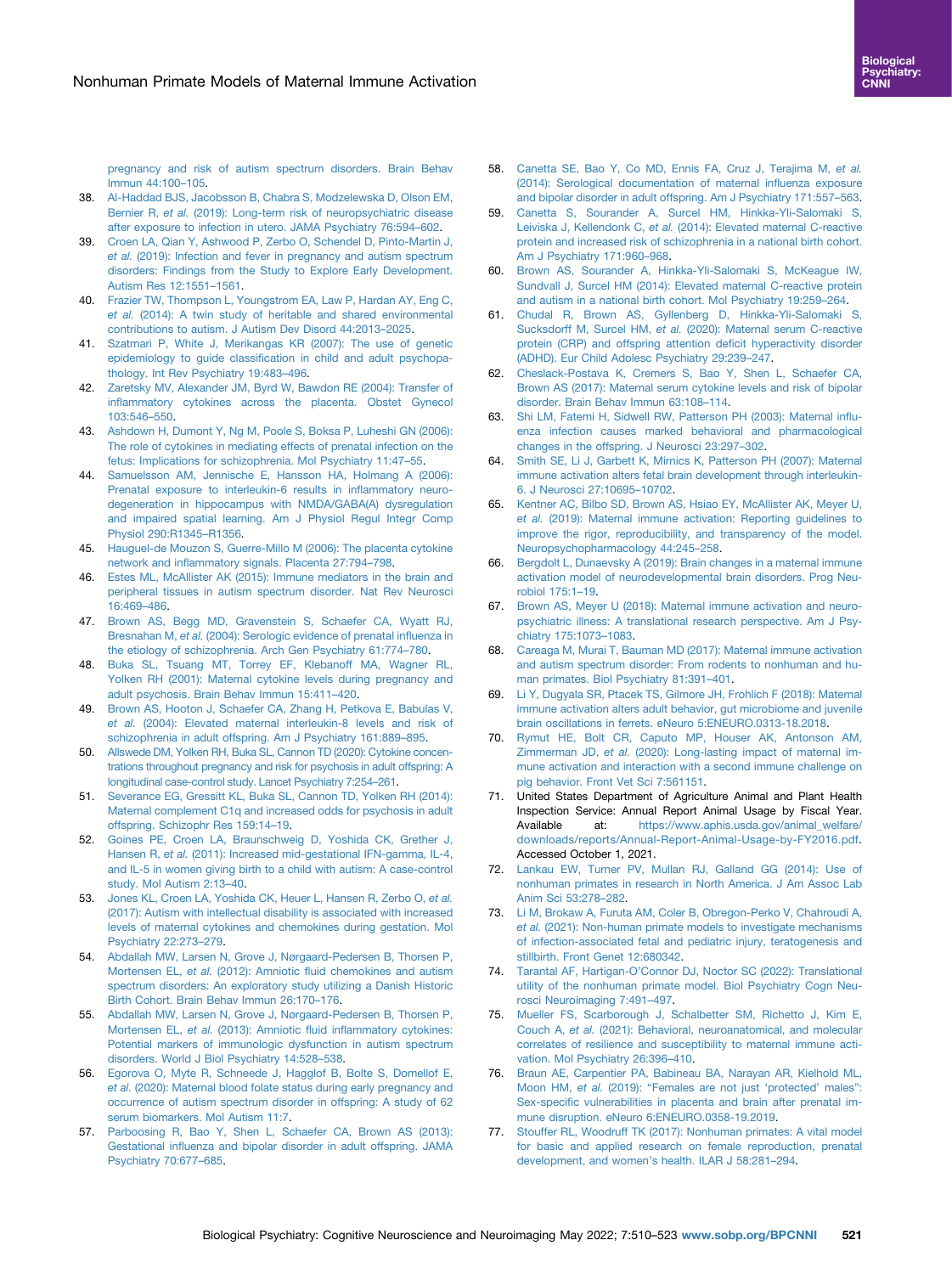- <span id="page-12-0"></span>78. [Riesche L, Tardif SD, Ross CN, deMartelly VA, Ziegler T,](http://refhub.elsevier.com/S2451-9022(22)00051-9/sref77) [Rutherford JN \(2018\): The common marmoset monkey: Avenues for](http://refhub.elsevier.com/S2451-9022(22)00051-9/sref77) [exploring the prenatal, placental, and postnatal mechanisms in](http://refhub.elsevier.com/S2451-9022(22)00051-9/sref77) [developmental programming of pediatric obesity. Am J Physiol Regul](http://refhub.elsevier.com/S2451-9022(22)00051-9/sref77) [Integr Comp Physiol 314:R684](http://refhub.elsevier.com/S2451-9022(22)00051-9/sref77)–R692.
- <span id="page-12-1"></span>79. [Carter AM \(2007\): Animal models of human placentation](http://refhub.elsevier.com/S2451-9022(22)00051-9/sref78)—a review. [Placenta 28\(Suppl A\):S41](http://refhub.elsevier.com/S2451-9022(22)00051-9/sref78)–S47.
- <span id="page-12-2"></span>80. [Soares MJ, Varberg KM, Iqbal K \(2018\): Hemochorial placentation:](http://refhub.elsevier.com/S2451-9022(22)00051-9/sref79) [Development, function, and adaptations. Biol Reprod 99:196](http://refhub.elsevier.com/S2451-9022(22)00051-9/sref79)–211.
- <span id="page-12-3"></span>81. [Schmidt A, Morales-Prieto DM, Pastuschek J, Frohlich K, Markert UR](http://refhub.elsevier.com/S2451-9022(22)00051-9/sref80) [\(2015\): Only humans have human placentas: Molecular differences](http://refhub.elsevier.com/S2451-9022(22)00051-9/sref80) [between mice and humans. J Reprod Immunol 108:65](http://refhub.elsevier.com/S2451-9022(22)00051-9/sref80)–71.
- <span id="page-12-4"></span>82. [Moffett A, Loke C \(2006\): Immunology of placentation in eutherian](http://refhub.elsevier.com/S2451-9022(22)00051-9/sref81) [mammals. Nat Rev Immunol 6:584](http://refhub.elsevier.com/S2451-9022(22)00051-9/sref81)–594.
- <span id="page-12-5"></span>83. [Clancy B, Darlington RB, Finlay BL \(2001\): Translating developmental](http://refhub.elsevier.com/S2451-9022(22)00051-9/sref82) [time across mammalian species. Neuroscience 105:7](http://refhub.elsevier.com/S2451-9022(22)00051-9/sref82)–17.
- <span id="page-12-6"></span>84. [Kordower JH, Piecinski P, Rakic P \(1992\): Neurogenesis of the](http://refhub.elsevier.com/S2451-9022(22)00051-9/sref83) [amygdaloid nuclear complex in the rhesus monkey. Brain Res Dev](http://refhub.elsevier.com/S2451-9022(22)00051-9/sref83) [Brain Res 68:9](http://refhub.elsevier.com/S2451-9022(22)00051-9/sref83)–15.
- <span id="page-12-7"></span>85. [Ogren MP, Racic P \(1981\): The prenatal development of the pulvinar](http://refhub.elsevier.com/S2451-9022(22)00051-9/sref84) [in the monkey: 3H-thymidine autoradiographic and morphometric](http://refhub.elsevier.com/S2451-9022(22)00051-9/sref84) [analyses. Anat Embryol \(Berl\) 162:1](http://refhub.elsevier.com/S2451-9022(22)00051-9/sref84)–20.
- <span id="page-12-8"></span>86. [Brand S, Rakic P \(1979\): Genesis of the primate neostriatum: \[3H\]](http://refhub.elsevier.com/S2451-9022(22)00051-9/sref85) [thymidine autoradiographic analysis of the time of neuron origin in](http://refhub.elsevier.com/S2451-9022(22)00051-9/sref85) [the rhesus monkey. Neuroscience 4:767](http://refhub.elsevier.com/S2451-9022(22)00051-9/sref85)–778.
- <span id="page-12-9"></span>87. [Rakic P, Nowakowski RS \(1981\): The time of origin of neurons in the](http://refhub.elsevier.com/S2451-9022(22)00051-9/sref86) [hippocampal region of the rhesus monkey. J Comp Neurol 196:99](http://refhub.elsevier.com/S2451-9022(22)00051-9/sref86)–128.
- <span id="page-12-10"></span>88. Rakic P (1988): Specifi[cation of cerebral cortical areas. Science](http://refhub.elsevier.com/S2451-9022(22)00051-9/sref87) [241:170](http://refhub.elsevier.com/S2451-9022(22)00051-9/sref87)–176.
- <span id="page-12-11"></span>89. [Barger N, Keiter J, Kreutz A, Krishnamurthy A, Weidenthaler C,](http://refhub.elsevier.com/S2451-9022(22)00051-9/sref88) Martinez-Cerdeno V, et al. [\(2019\): Microglia: An intrinsic component](http://refhub.elsevier.com/S2451-9022(22)00051-9/sref88) [of the proliferative zones in the fetal rhesus monkey \(](http://refhub.elsevier.com/S2451-9022(22)00051-9/sref88)Macaca mulatta) [cerebral cortex. Cereb Cortex 29:2782](http://refhub.elsevier.com/S2451-9022(22)00051-9/sref88)–2796.
- <span id="page-12-12"></span>90. [Kelava I, Reillo I, Murayama AY, Kalinka AT, Stenzel D, Tomancak P,](http://refhub.elsevier.com/S2451-9022(22)00051-9/sref89) et al. [\(2012\): Abundant occurrence of basal radial glia in the sub](http://refhub.elsevier.com/S2451-9022(22)00051-9/sref89)[ventricular zone of embryonic neocortex of a lissencephalic primate,](http://refhub.elsevier.com/S2451-9022(22)00051-9/sref89) [the common marmoset](http://refhub.elsevier.com/S2451-9022(22)00051-9/sref89) Callithrix jacchus. Cereb Cortex 22:469–481.
- 91. [Sawada K, Hikishima K, Murayama AY, Okano HJ, Sasaki E,](http://refhub.elsevier.com/S2451-9022(22)00051-9/sref90) [Okano H \(2014\): Fetal sulcation and gyri](http://refhub.elsevier.com/S2451-9022(22)00051-9/sref90)fication in common marmosets (Callithrix jacchus[\) obtained by ex vivo magnetic resonance](http://refhub.elsevier.com/S2451-9022(22)00051-9/sref90) [imaging. Neuroscience 257:158](http://refhub.elsevier.com/S2451-9022(22)00051-9/sref90)–174.
- 92. [Heide M, Haffner C, Murayama A, Kurotaki Y, Shinohara H, Okano H,](http://refhub.elsevier.com/S2451-9022(22)00051-9/sref91) et al. (2020): Human-specifi[c ARHGAP11B increases size and folding](http://refhub.elsevier.com/S2451-9022(22)00051-9/sref91) [of primate neocortex in the fetal marmoset. Science 369:546](http://refhub.elsevier.com/S2451-9022(22)00051-9/sref91)–550.
- <span id="page-12-13"></span>93. [Varghese M, Keshav N, Jacot-Descombes S, Warda T, Wicinski B,](http://refhub.elsevier.com/S2451-9022(22)00051-9/sref92) Dickstein DL, et al. [\(2017\): Autism spectrum disorder: Neuropa](http://refhub.elsevier.com/S2451-9022(22)00051-9/sref92)[thology and animal models. Acta Neuropathol 134:537](http://refhub.elsevier.com/S2451-9022(22)00051-9/sref92)–566.
- <span id="page-12-14"></span>94. [Amodio DM, Frith CD \(2006\): Meeting of minds: The medial frontal](http://refhub.elsevier.com/S2451-9022(22)00051-9/sref93) [cortex and social cognition. Nat Rev Neurosci 7:268](http://refhub.elsevier.com/S2451-9022(22)00051-9/sref93)–277.
- <span id="page-12-15"></span>95. [Smaers JB, Steele J, Case CR, Cowper A, Amunts K, Zilles K \(2011\):](http://refhub.elsevier.com/S2451-9022(22)00051-9/sref94) [Primate prefrontal cortex evolution: Human brains are the extreme of](http://refhub.elsevier.com/S2451-9022(22)00051-9/sref94) [a lateralized ape trend. Brain Behav Evol 77:67](http://refhub.elsevier.com/S2451-9022(22)00051-9/sref94)–78.
- <span id="page-12-16"></span>96. [Geschwind DH, Rakic P \(2013\): Cortical evolution: Judge the brain by](http://refhub.elsevier.com/S2451-9022(22)00051-9/sref95) [its cover. Neuron 80:633](http://refhub.elsevier.com/S2451-9022(22)00051-9/sref95)–647.
- <span id="page-12-17"></span>97. [Carlen M \(2017\): What constitutes the prefrontal cortex? Science](http://refhub.elsevier.com/S2451-9022(22)00051-9/sre96) [358:478](http://refhub.elsevier.com/S2451-9022(22)00051-9/sre96)–482.
- <span id="page-12-18"></span>98. [Rutishauser U, Mamelak AN, Adolphs R \(2015\): The primate amyg](http://refhub.elsevier.com/S2451-9022(22)00051-9/sref97)dala in social perception—[insights from electrophysiological re](http://refhub.elsevier.com/S2451-9022(22)00051-9/sref97)[cordings and stimulation. Trends Neurosci 38:295](http://refhub.elsevier.com/S2451-9022(22)00051-9/sref97)–306.
- <span id="page-12-19"></span>99. [Schumann CM, Vargas MV, Lee A \(2016\): A synopsis of primate](http://refhub.elsevier.com/S2451-9022(22)00051-9/sref98) [amygdala neuroanatomy. In: Amaral DG, Adolphs R, editors. Living](http://refhub.elsevier.com/S2451-9022(22)00051-9/sref98) [Without an Amygdala. Oxford: Oxford University Press.](http://refhub.elsevier.com/S2451-9022(22)00051-9/sref98)
- <span id="page-12-20"></span>100. [Chareyron LJ, Banta Lavenex P, Amaral DG, Lavenex P \(2011\):](http://refhub.elsevier.com/S2451-9022(22)00051-9/sref99) [Stereological analysis of the rat and monkey amygdala. J Comp](http://refhub.elsevier.com/S2451-9022(22)00051-9/sref99) [Neurol 519:3218](http://refhub.elsevier.com/S2451-9022(22)00051-9/sref99)–3239.
- <span id="page-12-21"></span>101. [Hunsaker MR, Scott JA, Bauman MD, Schumann CM, Amaral DG](http://refhub.elsevier.com/S2451-9022(22)00051-9/sref100) [\(2014\): Postnatal development of the hippocampus in the Rhesus](http://refhub.elsevier.com/S2451-9022(22)00051-9/sref100) macaque (Macaca mulatta[\): A longitudinal magnetic resonance im](http://refhub.elsevier.com/S2451-9022(22)00051-9/sref100)[aging study. Hippocampus 24:794](http://refhub.elsevier.com/S2451-9022(22)00051-9/sref100)–807.
- 102. [Schumann CM, Scott JA, Lee A, Bauman MD, Amaral DG \(2019\):](http://refhub.elsevier.com/S2451-9022(22)00051-9/sref101) [Amygdala growth from youth to adulthood in the macaque monkey.](http://refhub.elsevier.com/S2451-9022(22)00051-9/sref101) [J Comp Neurol 527:3034](http://refhub.elsevier.com/S2451-9022(22)00051-9/sref101)–3045.
- 103. [Scott JA, Grayson D, Fletcher E, Lee A, Bauman MD, Schumann CM,](http://refhub.elsevier.com/S2451-9022(22)00051-9/sref102) et al. [\(2016\): Longitudinal analysis of the developing rhesus monkey](http://refhub.elsevier.com/S2451-9022(22)00051-9/sref102) [brain using magnetic resonance imaging: Birth to adulthood. Brain](http://refhub.elsevier.com/S2451-9022(22)00051-9/sref102) [Struct Funct 221:2847](http://refhub.elsevier.com/S2451-9022(22)00051-9/sref102)–2871.
- <span id="page-12-22"></span>104. [Herman RA, Zehr JL, Wallen K \(2006\): Prenatal androgen blockade](http://refhub.elsevier.com/S2451-9022(22)00051-9/sref103) [accelerates pubertal development in male rhesus monkeys. Psy](http://refhub.elsevier.com/S2451-9022(22)00051-9/sref103)[choneuroendocrinology 31:118](http://refhub.elsevier.com/S2451-9022(22)00051-9/sref103)–130.
- <span id="page-12-23"></span>105. [Wilson ME, Bounar S, Godfrey J, Michopoulos V, Higgins M,](http://refhub.elsevier.com/S2451-9022(22)00051-9/sref104) [Sanchez M \(2013\): Social and emotional predictors of the tempo of](http://refhub.elsevier.com/S2451-9022(22)00051-9/sref104) [puberty in female rhesus monkeys. Psychoneuroendocrinology](http://refhub.elsevier.com/S2451-9022(22)00051-9/sref104) [38:67](http://refhub.elsevier.com/S2451-9022(22)00051-9/sref104)–83.
- <span id="page-12-24"></span>106. [Hoftman GD, Lewis DA \(2011\): Postnatal developmental trajectories](http://refhub.elsevier.com/S2451-9022(22)00051-9/sref105) [of neural circuits in the primate prefrontal cortex: Identifying sensitive](http://refhub.elsevier.com/S2451-9022(22)00051-9/sref105) [periods for vulnerability to schizophrenia. Schizophr Bull 37:493](http://refhub.elsevier.com/S2451-9022(22)00051-9/sref105)–503.
- <span id="page-12-25"></span>107. [Hesse JK, Tsao DY \(2020\): The macaque face patch system: A tur](http://refhub.elsevier.com/S2451-9022(22)00051-9/sref106)tle'[s underbelly for the brain. Nat Rev Neurosci 21:695](http://refhub.elsevier.com/S2451-9022(22)00051-9/sref106)–716.
- <span id="page-12-26"></span>108. [Vogt N \(2020\): A detailed marmoset brain atlas. Nat Methods 17:251](http://refhub.elsevier.com/S2451-9022(22)00051-9/sref107).
- <span id="page-12-27"></span>109. [Liu C, Ye FQ, Yen CC, Newman JD, Glen D, Leopold DA,](http://refhub.elsevier.com/S2451-9022(22)00051-9/sref108) et al. (2018): [A digital 3D atlas of the marmoset brain based on multi-modal MRI.](http://refhub.elsevier.com/S2451-9022(22)00051-9/sref108) [Neuroimage 169:106](http://refhub.elsevier.com/S2451-9022(22)00051-9/sref108)–116.
- <span id="page-12-28"></span>110. [Liu C, Ye FQ, Newman JD, Szczupak D, Tian X, Yen CC,](http://refhub.elsevier.com/S2451-9022(22)00051-9/sref109) et al. (2020): [A resource for the detailed 3D mapping of white matter pathways in](http://refhub.elsevier.com/S2451-9022(22)00051-9/sref109) [the marmoset brain. Nat Neurosci 23:271](http://refhub.elsevier.com/S2451-9022(22)00051-9/sref109)–280.
- <span id="page-12-29"></span>111. [Liu C, Yen CC, Szczupak D, Tian X, Glen D, Silva AC \(2021\):](http://refhub.elsevier.com/S2451-9022(22)00051-9/sref110) [Marmoset Brain Mapping V3: Population multi-modal standard](http://refhub.elsevier.com/S2451-9022(22)00051-9/sref110) [volumetric and surface-based templates. Neuroimage 226:117620](http://refhub.elsevier.com/S2451-9022(22)00051-9/sref110).
- <span id="page-12-30"></span>112. [Zuckerman L, Rehavi M, Nachman R, Weiner I \(2003\): Immune](http://refhub.elsevier.com/S2451-9022(22)00051-9/sref111) [activation during pregnancy in rats leads to a postpubertal emer](http://refhub.elsevier.com/S2451-9022(22)00051-9/sref111)[gence of disrupted latent inhibition, dopaminergic hyperfunction,](http://refhub.elsevier.com/S2451-9022(22)00051-9/sref111) [and altered limbic morphology in the offspring: A novel neuro](http://refhub.elsevier.com/S2451-9022(22)00051-9/sref111)[developmental model of schizophrenia. Neuropsychopharmacology](http://refhub.elsevier.com/S2451-9022(22)00051-9/sref111) [28:1778](http://refhub.elsevier.com/S2451-9022(22)00051-9/sref111)–1789.
- <span id="page-12-31"></span>113. [Zuckerman L, Weiner I \(2005\): Maternal immune activation leads to](http://refhub.elsevier.com/S2451-9022(22)00051-9/sref112) [behavioral and pharmacological changes in the adult offspring.](http://refhub.elsevier.com/S2451-9022(22)00051-9/sref112) [J Psychiatr Res 39:311](http://refhub.elsevier.com/S2451-9022(22)00051-9/sref112)–323.
- <span id="page-12-32"></span>114. [Vuillermot S, Luan W, Meyer U, Eyles D \(2017\): Vitamin D treatment](http://refhub.elsevier.com/S2451-9022(22)00051-9/sref113) [during pregnancy prevents autism-related phenotypes in a mouse](http://refhub.elsevier.com/S2451-9022(22)00051-9/sref113) [model of maternal immune activation. Mol Autism 8:9](http://refhub.elsevier.com/S2451-9022(22)00051-9/sref113).
- 115. [Garay PA, Hsiao EY, Patterson PH, McAllister AK \(2013\): Maternal](http://refhub.elsevier.com/S2451-9022(22)00051-9/sref114) [immune activation causes age- and region-speci](http://refhub.elsevier.com/S2451-9022(22)00051-9/sref114)fic changes in brain [cytokines in offspring throughout development. Brain Behav Immun](http://refhub.elsevier.com/S2451-9022(22)00051-9/sref114) [31:54](http://refhub.elsevier.com/S2451-9022(22)00051-9/sref114)–68.
- 116. [Giovanoli S, Notter T, Richetto J, Labouesse MA, Vuillermot S,](http://refhub.elsevier.com/S2451-9022(22)00051-9/sref115) Riva MA, et al. [\(2015\): Late prenatal immune activation causes hip](http://refhub.elsevier.com/S2451-9022(22)00051-9/sref115)pocampal defi[cits in the absence of persistent in](http://refhub.elsevier.com/S2451-9022(22)00051-9/sref115)flammation across aging. J Neuroinfl[ammation 12:221.](http://refhub.elsevier.com/S2451-9022(22)00051-9/sref115)
- <span id="page-12-33"></span>117. [Ryan AM, Berman RF, Bauman MD \(2019\): Bridging the species gap](http://refhub.elsevier.com/S2451-9022(22)00051-9/sref116) [in translational research for neurodevelopmental disorders. Neurobiol](http://refhub.elsevier.com/S2451-9022(22)00051-9/sref116) [Learn Mem 165:106950](http://refhub.elsevier.com/S2451-9022(22)00051-9/sref116).
- <span id="page-12-34"></span>118. [Phillips KA, Bales KL, Capitanio JP, Conley A, Czoty PW,](http://refhub.elsevier.com/S2451-9022(22)00051-9/sref117) 't Hart BA, et al. [\(2014\): Why primate models matter. Am J Primatol 76:801](http://refhub.elsevier.com/S2451-9022(22)00051-9/sref117)–827.
- <span id="page-12-35"></span>119. [Ross CF \(2000\): Into the light: The origin of anthropoidea. Annual](http://refhub.elsevier.com/S2451-9022(22)00051-9/sref118) [Review of Anthropology 29:147](http://refhub.elsevier.com/S2451-9022(22)00051-9/sref118)–194.
- <span id="page-12-36"></span>120. [Chang SW, Brent LJ, Adams GK, Klein JT, Pearson JM, Watson KK,](http://refhub.elsevier.com/S2451-9022(22)00051-9/sref119) et al. [\(2013\): Neuroethology of primate social behavior. Proc Natl](http://refhub.elsevier.com/S2451-9022(22)00051-9/sref119) [Acad Sci U S A 110\(Suppl 2\):10387](http://refhub.elsevier.com/S2451-9022(22)00051-9/sref119)–10394.
- <span id="page-12-37"></span>121. [Ryan AM, Freeman SM, Murai T, Lau AR, Palumbo MC, Hogrefe CE,](http://refhub.elsevier.com/S2451-9022(22)00051-9/sref120) et al. [\(2019\): Non-invasive eye tracking methods for New World and](http://refhub.elsevier.com/S2451-9022(22)00051-9/sref120) [Old World ,onkeys. Front Behav Neurosci 13:39](http://refhub.elsevier.com/S2451-9022(22)00051-9/sref120).
- <span id="page-12-38"></span>122. [Papagiannopoulou EA, Chitty KM, Hermens DF, Hickie IB,](http://refhub.elsevier.com/S2451-9022(22)00051-9/sref121) [Lagopoulos J \(2014\): A systematic review and meta-analysis of eye](http://refhub.elsevier.com/S2451-9022(22)00051-9/sref121)[tracking studies in children with autism spectrum disorders. Soc](http://refhub.elsevier.com/S2451-9022(22)00051-9/sref121) [Neurosci 9:610](http://refhub.elsevier.com/S2451-9022(22)00051-9/sref121)–632.
- <span id="page-12-39"></span>123. [Wolf A, Ueda K, Hirano Y \(2021\): Recent updates of eye movement](http://refhub.elsevier.com/S2451-9022(22)00051-9/sref122) [abnormalities in patients with schizophrenia: A scoping review.](http://refhub.elsevier.com/S2451-9022(22)00051-9/sref122) [Psychiatry Clin Neurosci 75:82](http://refhub.elsevier.com/S2451-9022(22)00051-9/sref122)–100.